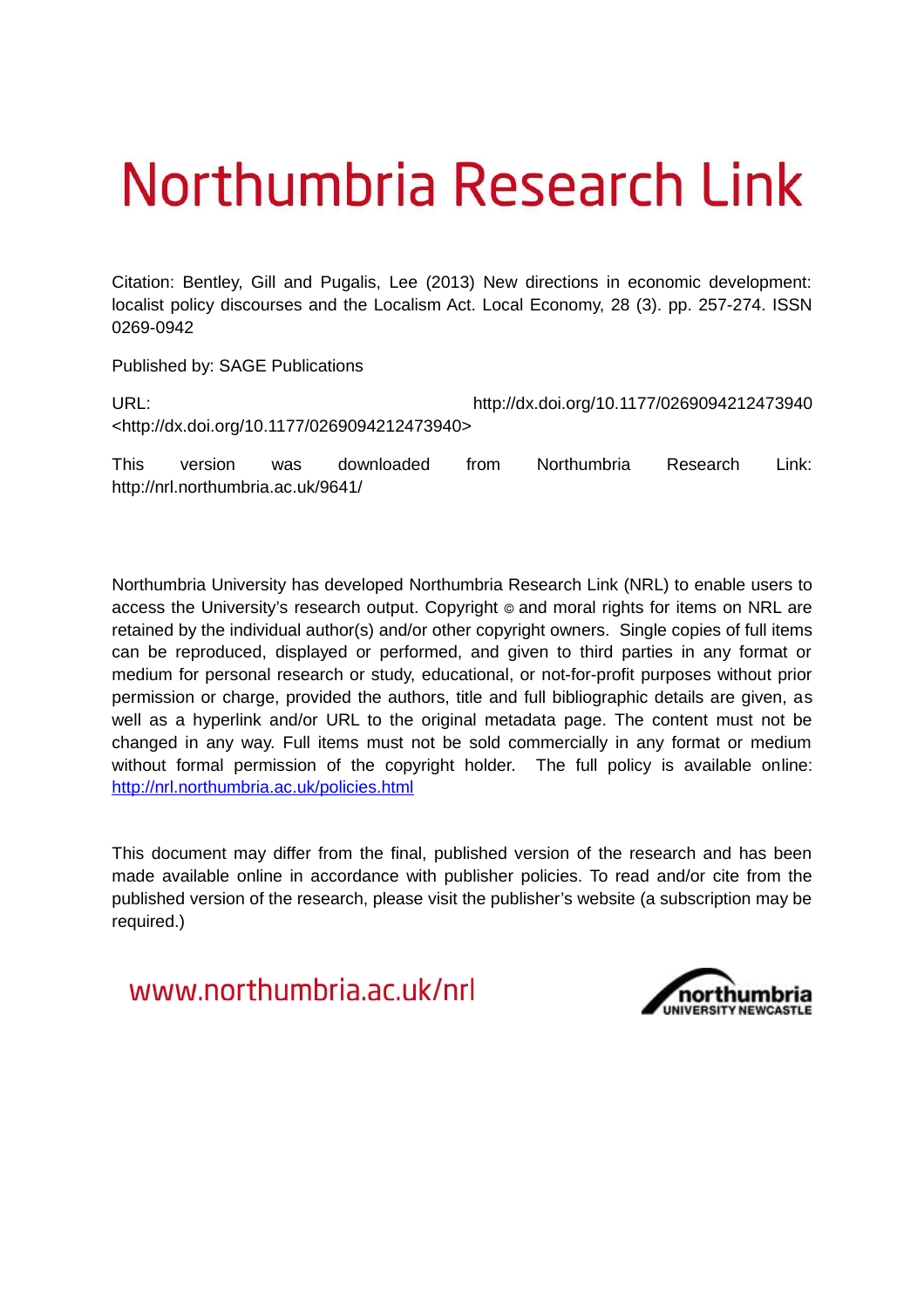# New directions in economic development: localist policy discourses and the Localism Act

Gill Bentley and Lee Pugalis

May 2012

#### **Forthcoming in:**

Bentley, G. & Pugalis, L. (2013) 'New directions in economic development: localist policy discourses and the Localism Act', *Local Economy.*

# **Abstract**

Since entering office in 2010, a distinct grammar of localism has pervaded the UK Government's philosophical outlook, which has inflected localist policy discourses and practice. Now that the Coalition administration's 'local' economic development policy is becoming a little clearer, it is timely to consider the implications of this new grammar for the scope, organisation and mobilisation of economic development interventions. The purpose of this paper, therefore, is to trace new and emergent directions in economic development through a focus on the 2011 Localism Act, which applies to England and Wales. The paper interprets these changes through a localist conceptual prism, which helps to refract different varieties of localism. The findings raise some serious concerns regarding *localism in action* and expose the controlling tendencies of central government. Analysis is also directed towards the uneasy relationship between centralised powers, conditional decentralisation and fragmented localism. Nevertheless, some cases of emergent practice are utilised to demonstrate how 'constrained freedoms' can be negotiated to undertake innovative actions. The paper concludes by suggesting some foundational elements that would support the notion of 'empowered localities' and may also secure the government's imperative to enable private sector-led growth.

#### **Key words**

2011 Localism Act, local economic development, Local Enterprise Partnerships, Economic Prosperity Boards, Combined Authorities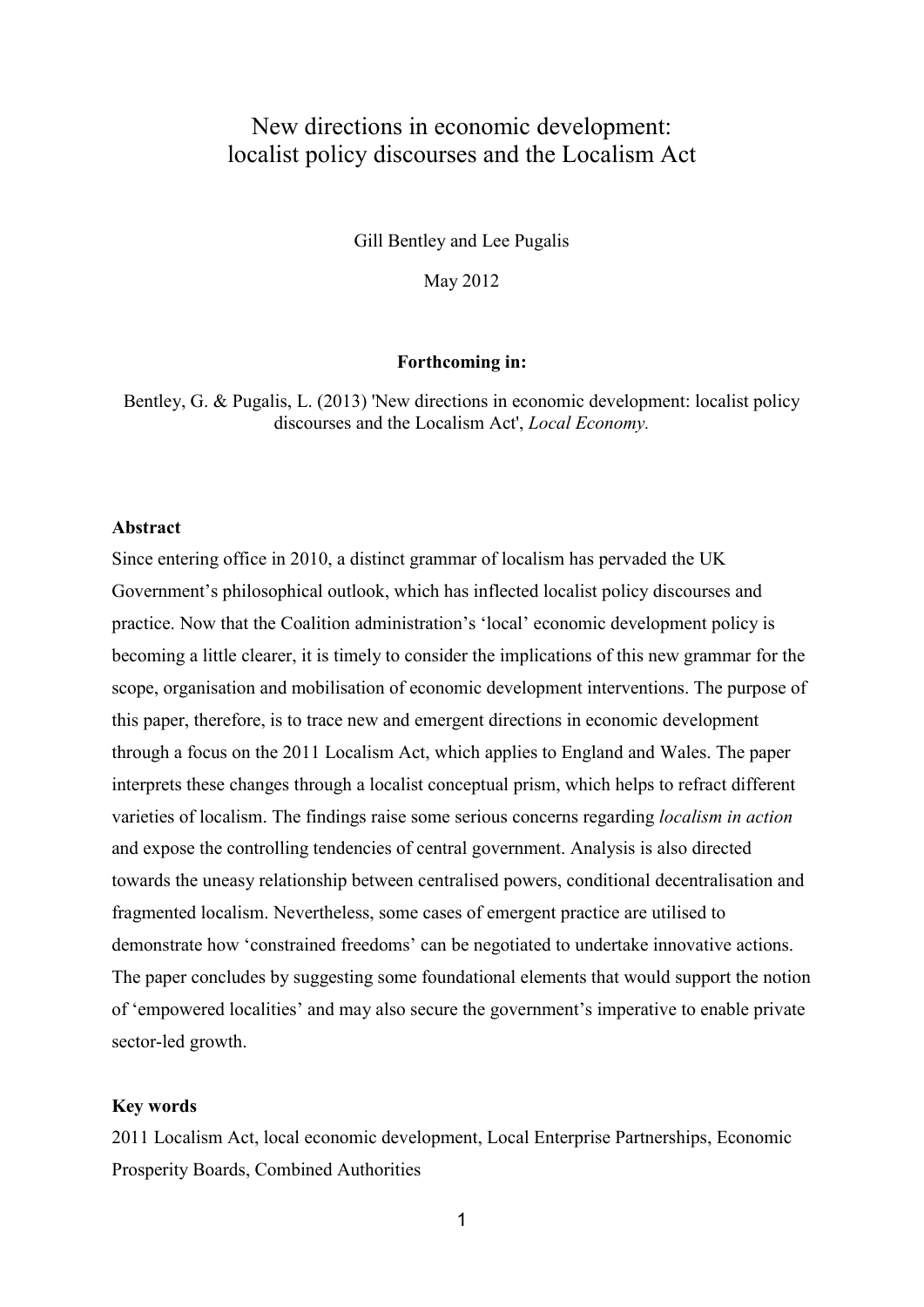# **Introduction**

Economic development is a dynamic field of activity with theories remaining fluid, policies mobile and methodologies contested (Pike et al., 2011; McCann, 2011). Indeed, the term 'economic development' is highly contested and controversial, although as Kevin Cox suggests, the crux of 'development' can be understood as being about people: how they develop (Cox, 2011). Welfare is thus an important aspect rather than a single minded pursuit of business growth. Collectively, this presents considerable conceptual and practical challenges for scholars, practitioners and policymakers in terms of the scope, organisation and mobilisation of economic development interventions. A further dimension of complexity, particularly pertinent to England, is that economic development lacks a firm statutory status. Although local government may be 'empowered' through catch-all powers, such as the duty to promote economic, social or environmental wellbeing (HM Government, 2000; Murat and Morad, 2008), the onus to undertake economic development interventions remains optional.

Despite European cohesion policy that seeks to accelerate convergence between 'lagging regions' and the rest of the EU (Kyriacou and Roca-Sagalés, 2012), the more traditional redistributive approach relying on subsidies to address *need* has been replaced by a neoliberal investment approach intended to develop 'assets', exploit *opportunities* and incentivise growth. In England – along with other nations – the private sector has been thrust to the forefront of economic development strategies as a variegated neoliberal orthodoxy prevails (Brenner *et al.*, 2010). In addition, the consequences of the fallout from the global credit crunch and subsequent economic downturn continue to occupy public discourse across many parts of the world and in particular in Europe and North America. Many governments have reduced public spending and implemented other measures under the banner of an 'age of austerity' (Cameron, 2009). Economic crises or shifts in political leadership tend to prompt a re-evaluation of established priorities, institutional mechanisms and modes of practice. When these processes coalesce, the outcome can be institutional upheaval and rapid policy shifts.

In England, the Coalition administration, formed between the Conservative Party and Liberal Democrats, has been steadfast in its pursuit of radical local economic development policy reform (HM Government, 2010a; 2011). Concomitantly, the country has been negotiating a period of transition (Hockey and Morad, 2011; Jones, 2010), as central government seek to transform state-society-business relations. A process of change, which even Vince Cable, Secretary of State for Business, Innovation and Skills (BIS), has described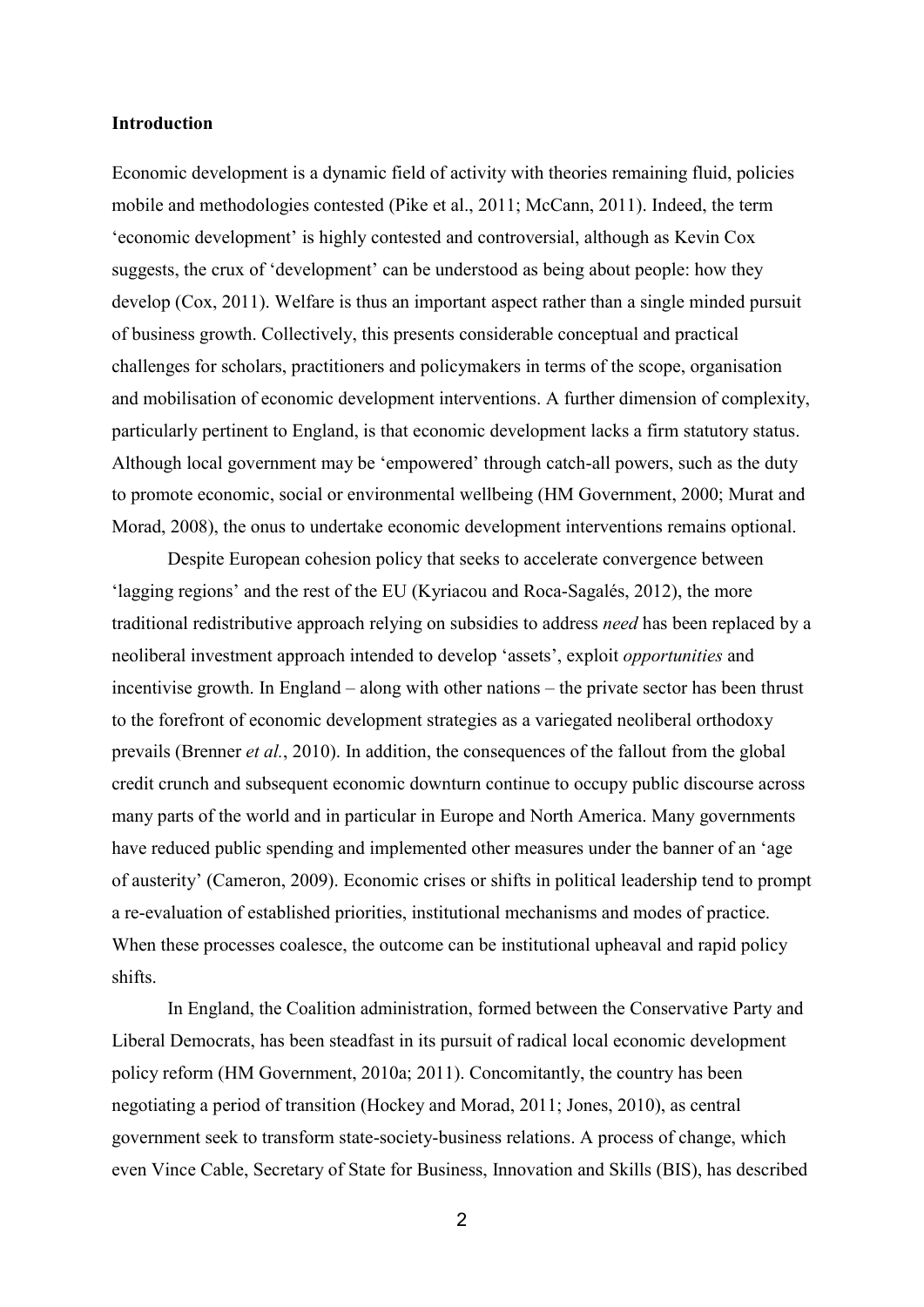as being 'Maoist and chaotic'. The government is producing new state spaces as it rapidly goes about the restructuring of public services, reforming the planning system and making changes to local government finance. This has been achieved by utilising a new grammar of localism, which has since been supported by statutory instruments as set out in the 2011 Localism Act (HOC, 2011c). As part of this, and distinct from every other major European country, regional institutions have been dismantled across all parts of England outside of London as part of a crusade to reduce bureaucracy and 'release' the creativity of localities (Pugalis and Townsend, 2012b; Shaw and Robinson, 2012). As a lightweight counterbalance, in June 2010 government invited bids for Local Enterprise Partnerships (LEPs): publicprivate institutions reflecting a sub-regional political geography (Bentley et al., 2010; Shutt et al., 2012; Pugalis, 2010; Liddle, 2012). More recently, in December 2011 government announced their intent to agree a series of individual 'city deals' with the promise to 'free' England's largest cities from Whitehall control, the White Paper sets out a menu of 'transformative' new powers (HM Government, 2011). Initially restricted to England's eight 'core cities' this offer has since been expanded to other localities. The Localism Act also provides the potential for the creation of Mayoral Development Corporations (MDC), reminiscent of earlier vehicles implemented during the early 1980s onwards by the then Conservative Government (Imrie and Thomas, 1999). Underpinned by an emphasis on a 'self-help' variant of local autonomy and a preoccupation with economic growth, these processes are potentially contributing to new directions in economic development.

Now that the UK administration's 'local' economic policy is becoming a little clearer, it is opportune to consider the implications of this new grammar of localism for the scope, organisation and mobilisation of economic development interventions. The purpose of this paper, therefore, is to trace new and emergent directions in economic development through a focus on the 2011 Localism Act, which applies to England and Wales.<sup>1</sup> The paper interprets these changes through a localist conceptual prism, which helps to refract different varieties of localism. Analysis is directed towards the uneasy relationship between centralised powers, conditional decentralisation and fragmented localism. By exposing the prevailing controlling tendencies of central government, some serious concerns are raised regarding *localism in action*. Cases of emergent practice are utilised to demonstrate how 'constrained freedoms' can be negotiated to undertake innovative actions. The paper concludes by suggesting some

 $\overline{a}$ 

<sup>&</sup>lt;sup>1</sup> It is important to note that analysis is focused on England.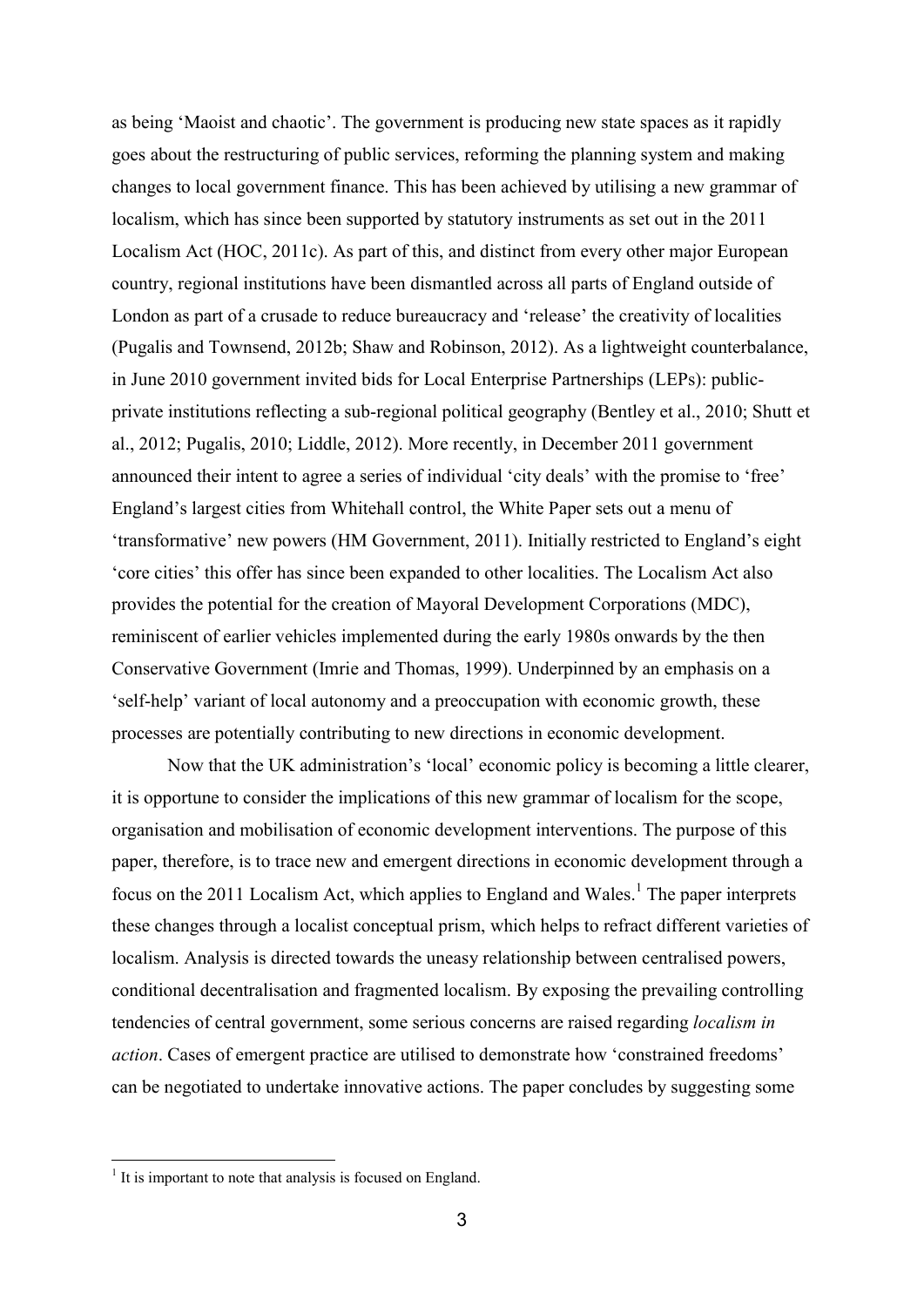foundational elements that would support the notion of 'empowered localities' and may also secure the government's imperative to enable private sector-led growth.

# **A localist conceptual prism: refracting different varieties of localism**

A detailed examination of the political alternatives and theoretical subtleties of innumerable varieties of localism is unfortunately beyond the scope of this paper. Moreover, localism, new localism or even newer new localisms did not arrive on scene with the Coalition Government. New Labour's political discourse, if not all of its actions, for example, was replete with localist promises and the dawn of a 'new localism' (Morgan, 2007; Local and Regional Government Research Unit, 2005; Corry and Stoker, 2002). Nevertheless, New Labour's time in office between 1997 and 2010 was also marked by a 'new regionalism' (Deas and Ward, 2000; Pugalis and Townsend, 2012a), which indicates the tension between competing scales of decentralisation. In fact, individual Whitehall departments have tended to produce new state spaces with particular policy geographies and scales of governance that have had little respect for those of their departmental counterparts, for example, the centralist tendencies of the Treasury compared with the Department of Communities and Local Government's (DCLG's) experiments with localism. Over the years, UK Governments of different political persuasions have passionately proclaimed to be 'localist', yet England remains one of the most fiscally centralised nations across the OECD with 'the balance of power' firmly in favour of the centre and any new localism in reality is a new centralism (HOC, 2009). It is against this backdrop that in the run up to the 2010 General Election, each of the three main political parties sought to claim the localism mantra. Subsequently the Coalition Government quickly settled on the localist policy of aiming to disperse Whitehall powers and responsibilities to local authorities, business, communities and other actors.

Eric Pickles, Secretary of State for Communities and Local Government, is reported as proclaiming on his arrival in the department that he had three priorities for his tenure: 'localism, localism and localism'. Liberal Democrat ministers quipped that they would add a fourth priority: 'localism'. Yet, 'localism' remains a contested concept. To the Conservative Party – or more specifically prominent elements of the party – it appears to mean 'shifting' control and power down the scalar hierarchy, and which can be viewed as part of David Cameron's initial enthusiasm for a 'Big Society' programme (Conservative Party, 2010). As the Conservatives have put it, the programme is 'to restore civic life and ensure civic engagement' (Conservative Party, 2009: 7). The government's definition of localism centres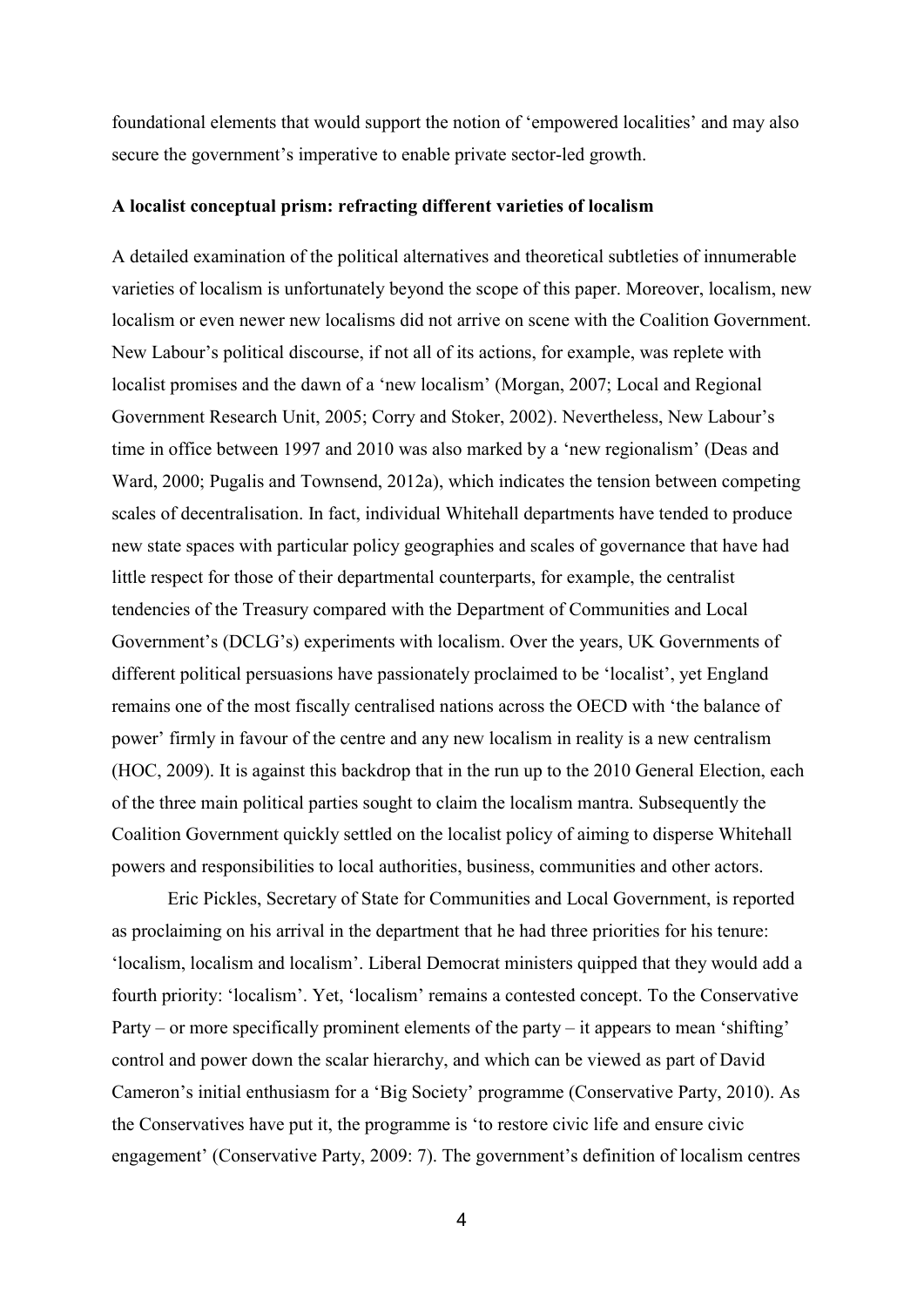on devolving power to the most local level possible. It has readily acknowledged that sometimes this will be councils, but it could also be 'neighbourhoods' or wider functioning economic areas that encompass more than one council. The new focus on localism also has gone hand-in-hand with a range of initiatives to support 'community resilience' and 'community ownership' – such as Community First and the community 'Right to Build'.

In defining localism in these terms, the Coalition criticises what is seen as 'Big Government', which they associate with the centralism of the previous Labour Government, especially under Gordon Brown's premiership. The tenor of the critique is manifest in the principles underlying the Localism Act set out as the 'Six Actions of Decentralisation' (HM Government, 2010b: 15). These are: 1) lift the burden of bureaucracy; 2) empower communities to do things their way; 3) increase local control of public finances; 4) diversify the supply of public services; 5) open up government to public scrutiny and; 6) strengthen accountability to local people. A question that immediately arises is: how will these principles be acted upon and operationalised in practice?

From a politico-policy lobbying perspective, Cox (2010), in exploring the foundations of localism, it means that power 'truly' does have to be devolved to the local level and that this requires a recasting of central-local relations. He argues that the principle of subsidiarity should be applied; that efficiency and effectiveness in the delivery of services requires that decision-making reside at the lowest feasible level. To implement this, this would mean an end (or at the very least a marginalisation) of the competitive grant culture, wherein local government has to bid to Whitehall for funding. Financial autonomy is a prerequisite of localism, which could involve permitting local government to determine its own rates of taxes (and subsidies). Also, in the interests of social justice 'true' localism, in the words of Cox, would see an end to the postcode lottery of service provision by establishing a broad framework of national minimum outcomes, which allows local decision-makers to design and deliver services which are more tailored to their own local circumstances. Finally, Cox argues for a 'constitutional settlement between central and local government to create genuine autonomy, enshrine the key principles of central-local relations to protect the legitimacy of local government' (2010: 7).

While intellectual and political debate will continue in respect of the notion of localism, key elements of the discussion are the degree of local autonomy and the extent of central control, including the requirement of fiscal flexibility. Pratchett (2004) suggests three distinct ways in which autonomy is manifest: as freedom from central interference; as freedom to effect particular outcomes; and as the reflection of local identity. The problematic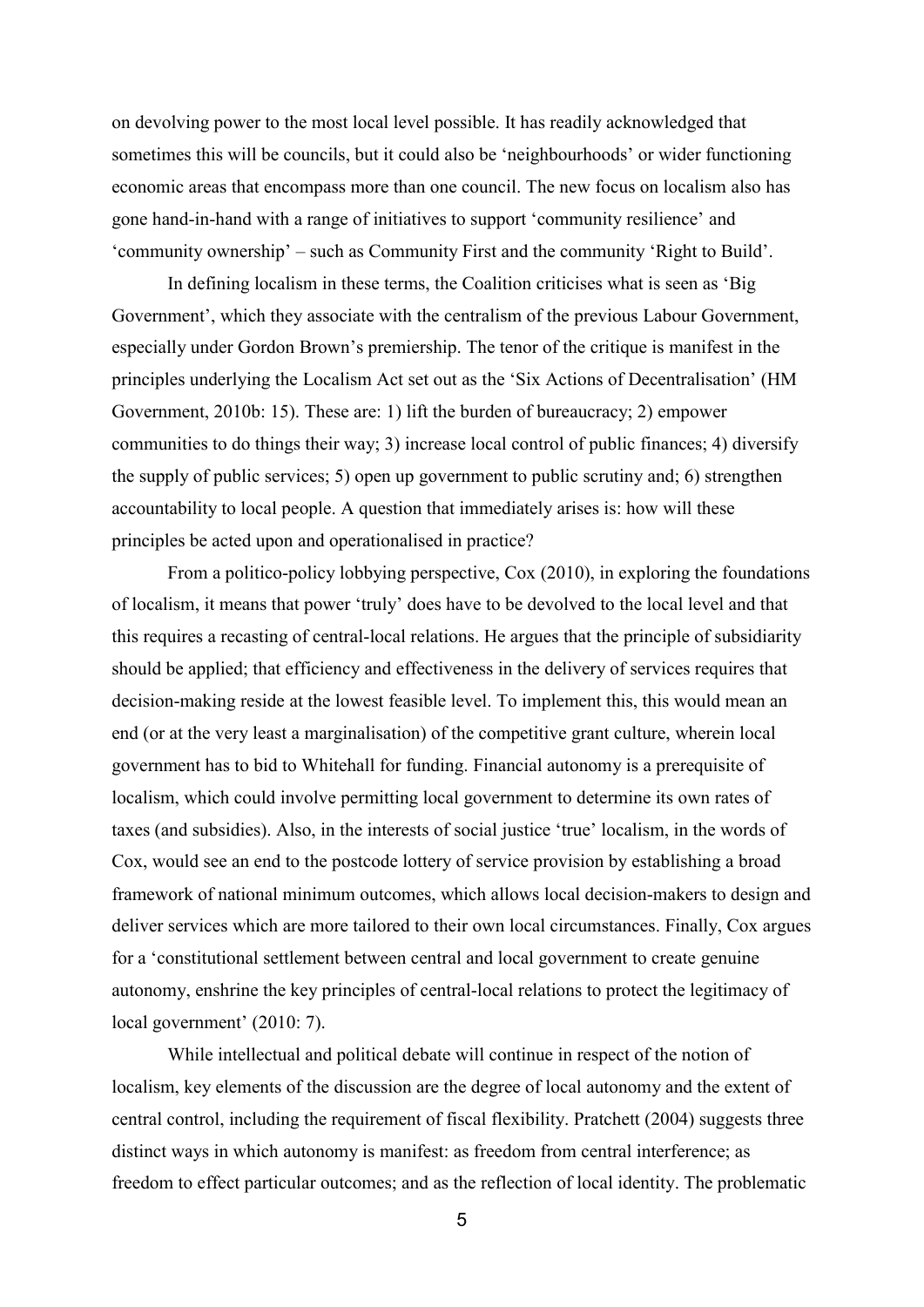position of the decentralisation of economic development functions is that it requires a shift on the basis of 'freedom from' to 'freedom to'. This raises the question: is an absence of restraint (negative freedom) adequate? Hildreth (2011) elaborates on this point by identifying three models of localism: conditional localism, representative localism and community localism. 'Conditional localism' is what Corry and Stoker (2002) term 'New Centralism'; a 'steering centralism' manifest under the 1997-2010 Labour Governments, which afforded some autonomy to the local level but instituted what is seen as a debilitating 'targetry regime', including Public Service Agreements, to ensure that sub-national state spaces were delivering outcomes as defined by 'the centre'. This was part of New Labour's process of public service reform, to improve service delivery but also to ensure policy coherence from centre to local (Bentley, 2006).

For Hildreth (2011), 'representative localism' is characterised, on the other hand, by local actors or spaces of governance having a clear constitutional position in a democratic system. Through this variety of localism, the chain of democratic accountability is the defining feature. In other words, there is subsidiarity, and is akin to what Cox (2010) argues would entail 'true' localism. This model represents European and US experience, where also directly or indirectly elected mayors are the epitome of a 'representative leadership' and are perceived to offer scope for transparency, advocacy and strategic capacity although they are not without their own dilemmas and critiques (Travers, 2002).

Finally the notion of 'community localism' involves devolution of power to local communities (however defined), and the direct involvement of communities, which on the surface at least appear to be consistent with calls for a Big Society. However, there are two important variants of community localism. Firstly, there is 'commissioning community localism' in which the central state performs a commissioning role when devolving responsibility to a community for running a service or delivering a specified policy goal. The second, 'community asset localism', involves the centre in assigning all responsibility for running a service or managing an asset to the nominated community. The crucial difference concerns accountability. In the case of the first, the commissioning agent, in this case, central government is the accountable body and, in the case of the second, accountability passes to the community organisation. Community asset localism could be particularly attractive to a government, either central or local, to in effect completely outsource a service, such as a property 'liability'. The question arises: would the state 'risk' outsourcing service activities in a 'no strings attached' manner?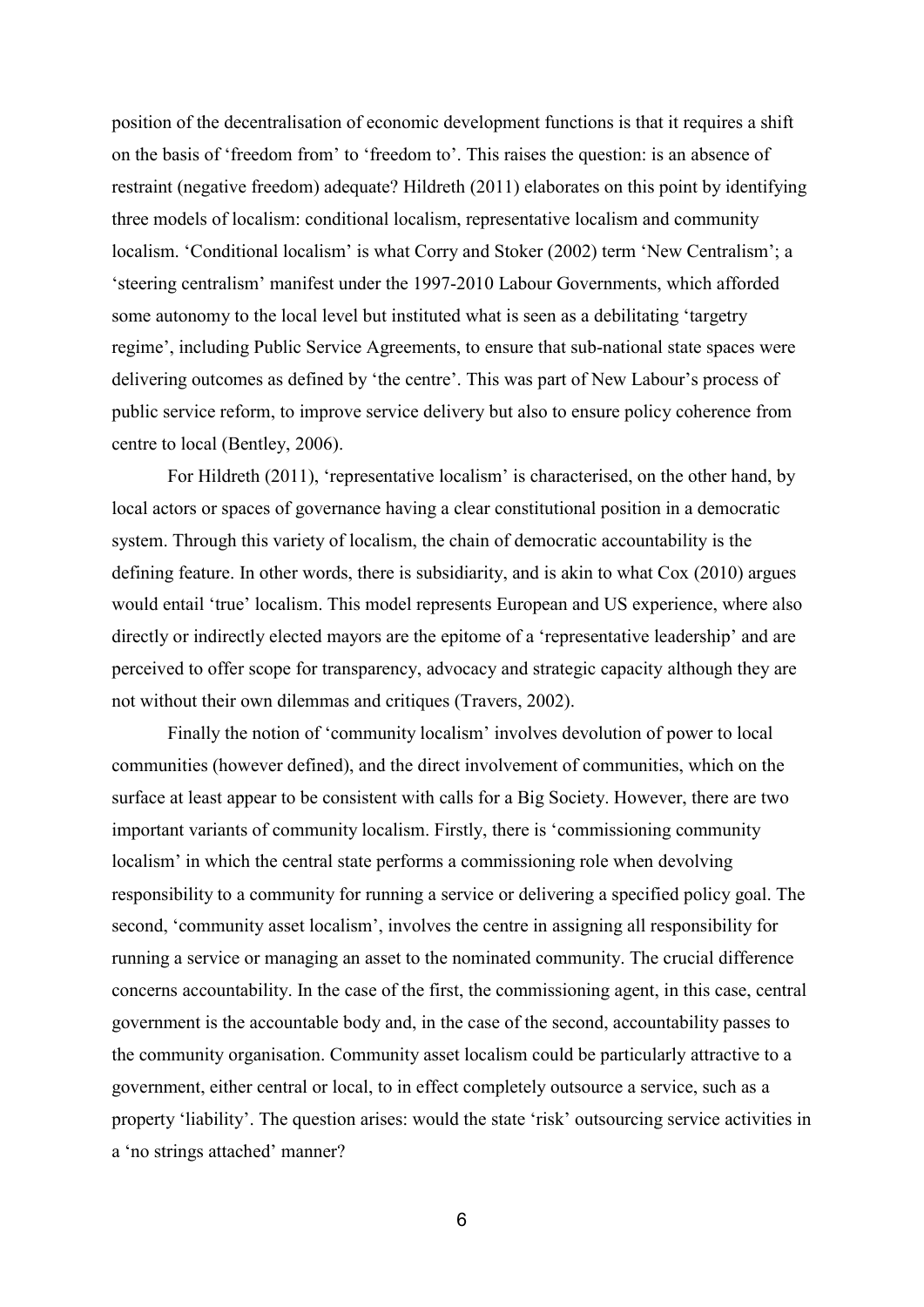It is clear that supported by notions of subsidiarity, claims of economies of scale, preferences for 'place-based' policy approaches and the political imperative to be seen to act; calls for decentralisation of powers have been in the ascendancy over recent years in England and elsewhere (Pugalis and Townsend, 2012a). A discourse of decentralisation and 'new localism' rhetoric was a cornerstone of the last Labour administrations (1997-2010), yet most policy pronouncements failed to develop beyond a symbolic politics of appearance and tangible outcomes were sparse. Indeed, many Whitehall departments were either ambivalent towards or against localism in action. In May 2010 the Coalition published its programme for government – a five year policy plan, which is explicit about the most urgent issue facing the UK: deficit reduction alongside an economic recovery (HM Government, 2010a). Whereas, arguably, the repercussions of the global credit crunch took some time to affect the 'real' everyday economy, the Coalition's fiscal austerity measures – which equate to almost £100 billion a year less than Labour's 2009 plans by 2015/16 – have had a more immediate and noticeable impact on people and places. A key means of achieving economic recovery, according to government is, in addition, through private sector led growth and a localist economic development strategy. The next section examines the provisions in the Act in relation to economic development.

# **Localism Act: provisions for local economic development**

The Localism Act received Royal Assent on 15 November 2011. Much of the debate has concentrated on statutory planning issues, as well as other important matters, which has marginalised the discussion about the implications for economic development (HOC, 2011a; 2011d). Thus, an examination of the Localism Act in terms of provisions for economic development is especially worthy (see Table 1 for a summary).

| Regional Strategies                                       | Act abolishes Regional Strategies and in effect makes the regional tier of<br>administration redundant.                                                                                    |
|-----------------------------------------------------------|--------------------------------------------------------------------------------------------------------------------------------------------------------------------------------------------|
| Statutory position of<br>Local Enterprise<br>Partnerships | There is no statutory role laid down for these voluntaristic partnerships.                                                                                                                 |
| General Power of<br>Competence                            | Local authorities are enabled to do anything that individuals generally may do,<br>including things unlike anything that other public bodies do, provided they do<br>not break other laws. |

**Table 1: Summary of Localism Act provisions as they relate to local economic development**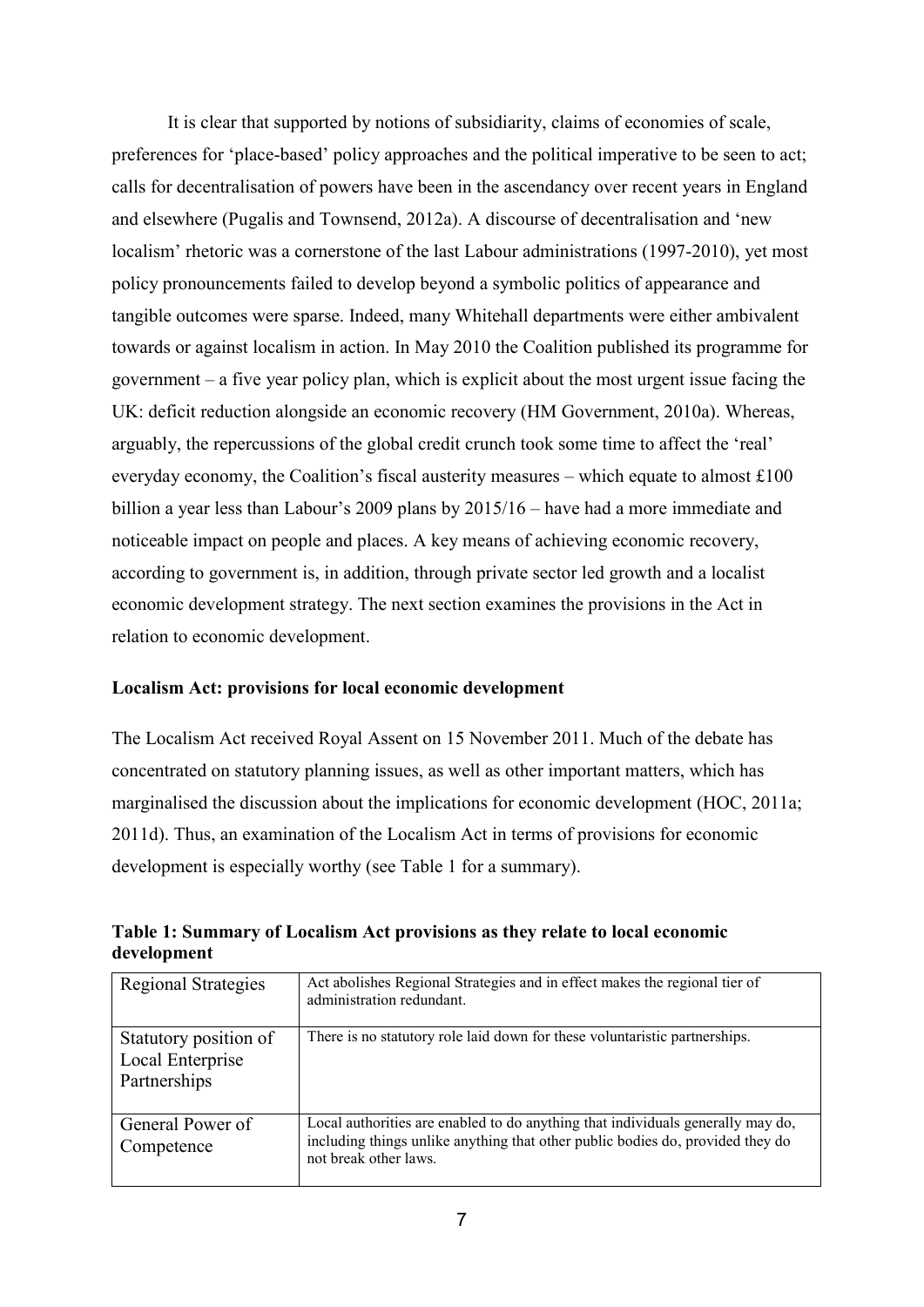| <b>Transfer of Powers</b>                                          | Enables Ministers to transfer local public functions from central government and<br>quangos to local authorities, Combined Authorities and Economic Prosperity<br>Boards (the latter are enabled by making provisions under the <i>Local Democracy</i> ,<br>Economic Development and Construction Act 2009) |
|--------------------------------------------------------------------|-------------------------------------------------------------------------------------------------------------------------------------------------------------------------------------------------------------------------------------------------------------------------------------------------------------|
| <b>Elected Mayors</b>                                              | Mayoral Development Corporations can be set up, to secure the development of<br>the locality covered by the Mayoralty.                                                                                                                                                                                      |
| Control over budgets<br>and in particular, local<br>business rates | Provides scope for using rates for economic development purposes; enabling<br>local authorities to offer business rate discounts.                                                                                                                                                                           |

The passing of the Localism Act signalled the legislative death of regional governance, policymaking and administration (Bentley, 2011a). The intricate, yet convoluted, regional economic policy architecture, including Regional Development Agencies, Government Offices for the Region, Regional Observatories, Regional Ministerial posts, Regional Select Committees and Local Authority Regional Leaders' Boards have been swept away. Regional economic policy architecture has '[gone] the way of Anne Boleyn', to invoke the words of Eric Pickles, and with it established central-regional-local relations were irrevocably ruptured. This state-led restructuring has not gone unnoticed by the European Commission (EC), the eradication of a strategic 'regional policy' framework causing some consternation and bewilderment. Given that the Structural Funds are disbursed and administered by the regional tier in Member States, it posed the question at what level the administration of the Structural Funds would be carried out in England (Pugalis and Fisher, 2011). This could potentially involve an upwards rescaling (centralisation) with management via central government or a downwards rescaling (variety of localism) to sub-national geographies of governance, which could involve a management role for LEPs or other largerthan-local arrangements. However, any downwards rescaling would necessitate lengthy negotiations with the EU; there is only one case in the EU where a sub-regional authority performs a managing role.<sup>2</sup> 'Transitional arrangements' however have witnessed the recentralisation of managing agent functions to Whitehall. Nevertheless the government has retained small 'regional teams' of civil servants and remodelled 'regional committees' of strategic actors, under the jurisdiction of DCLG. It remains to be seen which tier of government or scale of governance will be responsible for management of the Structural Funds in the forthcoming 2014-2020 programming period.

 $\overline{a}$ 

<sup>&</sup>lt;sup>2</sup> Government and EC officials made these points at a Local Government Association conference held in London in 2011.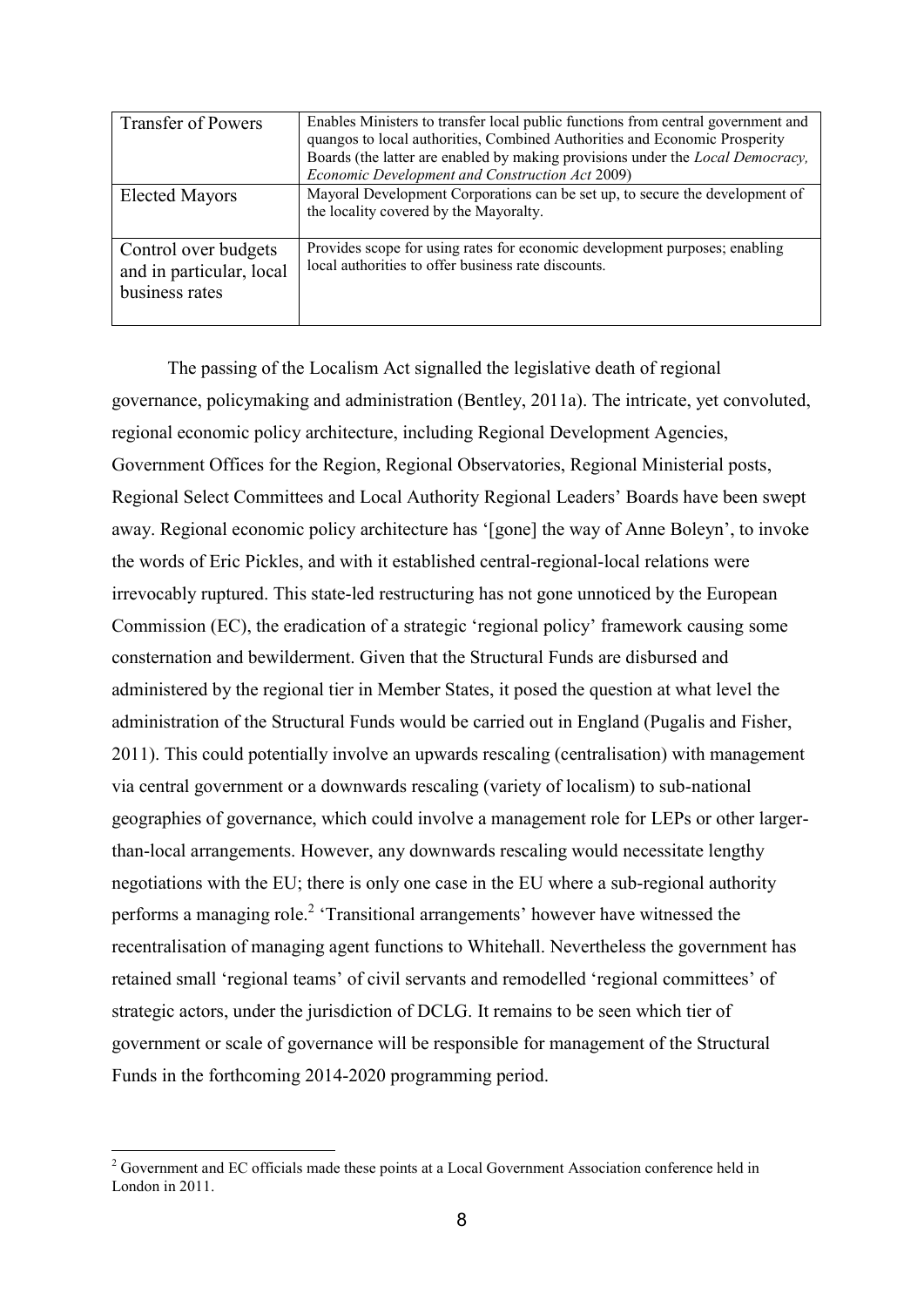In terms of economic development, especially the roles of leadership and strategic governance (Liddle, 2012), LEPs have taken up the baton. LEPs are 'joint local authoritybusiness bodies brought forward by local authorities themselves to promote local economic development' (HM Government, 2010a: 10). However, just as there was no statutory role laid down for LEPs in the Localism Bill (Bentley, 2011), in line with ministerial views (HM Government, 2010c), there is nothing in the Act that provides LEPs with a statutory function. Unlike the Regional Development Agencies, which were provided a statutory role, and were legally tasked to carry out certain functions, LEPs are bereft of any statutory roles and devoid of a legislative framework. As voluntaristic networks or 'loose groupings' of public-private actors, according to Eric Pickles, they are expected to negotiate in a field of public sector financial retrenchment where the role of the state is one of *enablement* rather than *control.*

In principle, LEPs are 'free' to do whatever is necessary to secure economic prosperity and growth. The Act enshrines this principle in the General Power of Competence which is afforded to local authorities. With LEPs bereft of a statutory purpose nevertheless a clause in the Act (Part 1, Chapter 4, Section 15) provides the Secretary of State with the power to transfer public functions to *permitted authorities* and, in particular, those that (i) promote economic development or wealth creation or (ii) increase local accountability in relation to each local public function transferred by the order  $(HOC, 2011b)$ .<sup>3</sup> The first is a clear function of LEPs, and it would appear to potentially afford them a more formalised role as in this instance they would be executing some statutory public function under the guise of a permitted authority; albeit exactly the precise nature of possible public functions is not laid down in the Act. Thus, the Act makes the provision for economic development functions to be transferred to specific permitted authorities, but such functions are to be determined by the Secretary of State.

The ambiguous purpose, nature and statutory roles of LEPs is in stark contrast to clarity of Regional Development Agency functions as prescribed by New Labour (HM Government, 1998; 2009). This ambiguous character of LEPs is arguably a product of the Coalition Government's ideological zeal to eradicate 'regions' and be 'different'. Thus, the transitional period created by their policy of change has been critiqued for a lack of foresight, limited understanding of the legalistic and operational practicalities, and deficient assessment

 $\overline{a}$ 

<sup>&</sup>lt;sup>3</sup> The new permitted authorities' clause was inspired by the Core Cities Group, made up of the local authority leaders of Birmingham, Bristol, Leeds, Liverpool, Manchester, Newcastle, Nottingham and Sheffield councils. The core cities want to exploit the General Power of Competence and lobbied for this to be given concrete expression in the transfer of public functions.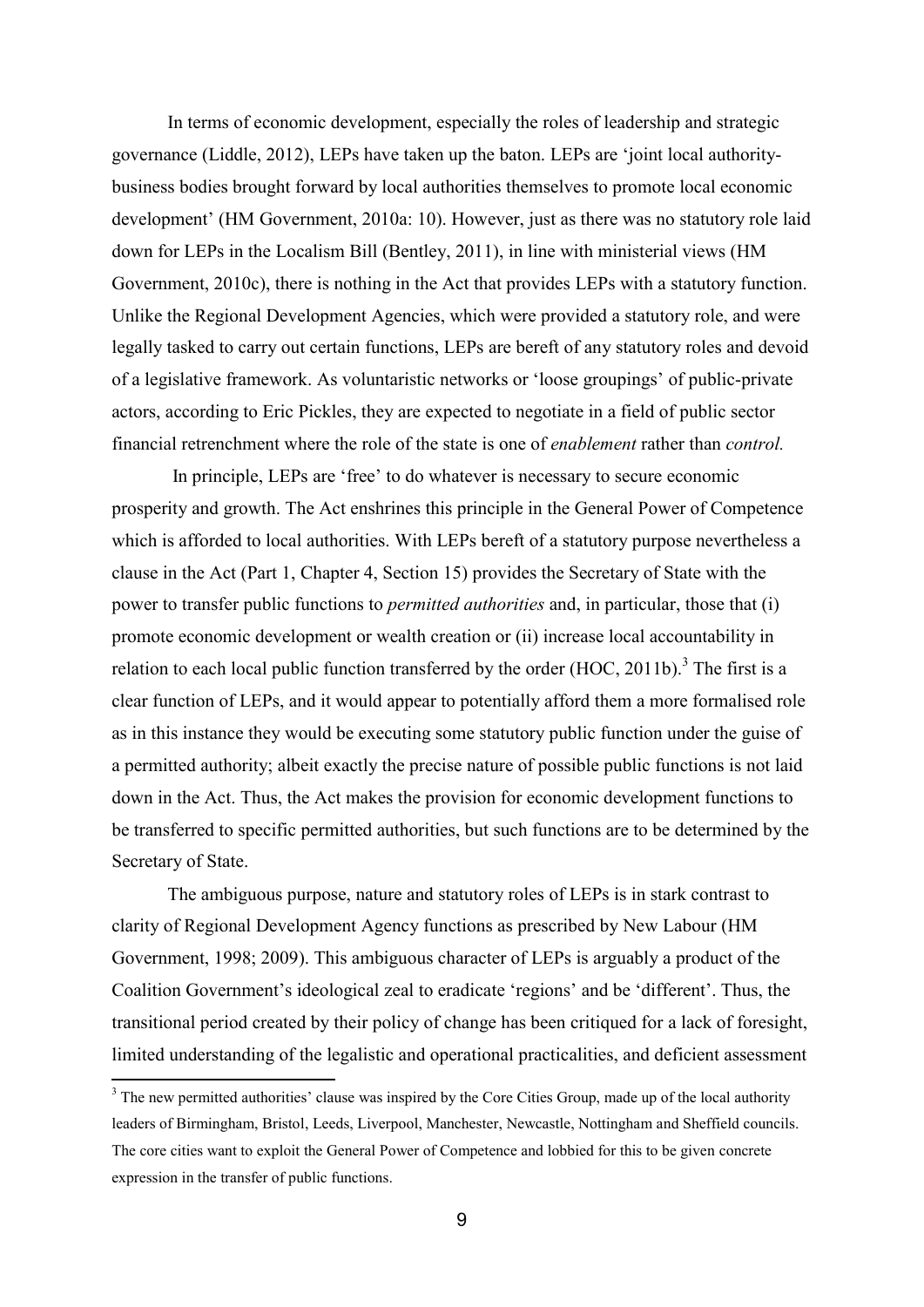of the disbenefits and cost implications of 'wielding the axe' (National Audit Office, 2012; HOC, 2010; 2011b).

The Act also provides for elected Mayors but more particularly for MDCs to be set up. These would give the Mayor considerable powers to secure the economic development of the area covered by the Mayoralty. Finally the Act accords local authorities the power to retain business rates and to utilise these for economic development purposes.

## **The new grammar of localism**

Initial assessments of the Coalition's decentralisation efforts in relation to economic development tended to converge; arguing that their motives and actions sat uneasy with their localist rhetoric (Bentley *et al.*, 2010). Hence, the question arises of whether there has been any progress made towards localism in action? Will government decentralise powers to the local level? More specifically, what variety of localism do LEPs represent? Will LEPs obtain greater autonomy from central government than economic development agencies hitherto? This section examines the scope, organisation and mobilisation of economic development interventions, interpreting the development of LEPs and the provisions for economic development policies in the light of the localist conceptual prism constructed earlier.

## *Doing things their way? Scope and freedom for localities to deploy economic interventions*

The establishment of the General Power of Competence for local authorities does suggest that the 'shackles are off'. Instead of being permitted to act only within the confines of the parameters of legislation, since statutory bodies hitherto may only act where there is a duty or power to do so, lest they would otherwise be acting *ultra vires*, local authorities are now *freed to do anything*. A local authority is enabled to do anything 'that individuals generally may do', including 'things unlike anything that other public bodies do' (Eversheds, 2011), but provided they do not break other laws (DCLG, 2011: 7). This suggests that local authorities will have the freedom to effect particular outcomes (Pratchett, 2004). In fact, the government proclaims that authorities will be encouraged to come forward with innovative proposals. Attuned to the principle of subsidiarity, this could all be interpreted as a progressive move towards a representative localism (Hildreth, 2011). This view is further substantiated given the Act enables Ministers to transfer local public functions from central government and remote quangos to local authorities, Combined Authorities and Economic Prosperity Boards – in order 'to improve local accountability or promote economic growth' (DCLG, 2011: 9). What is intriguing about this scenario is that a group of local authorities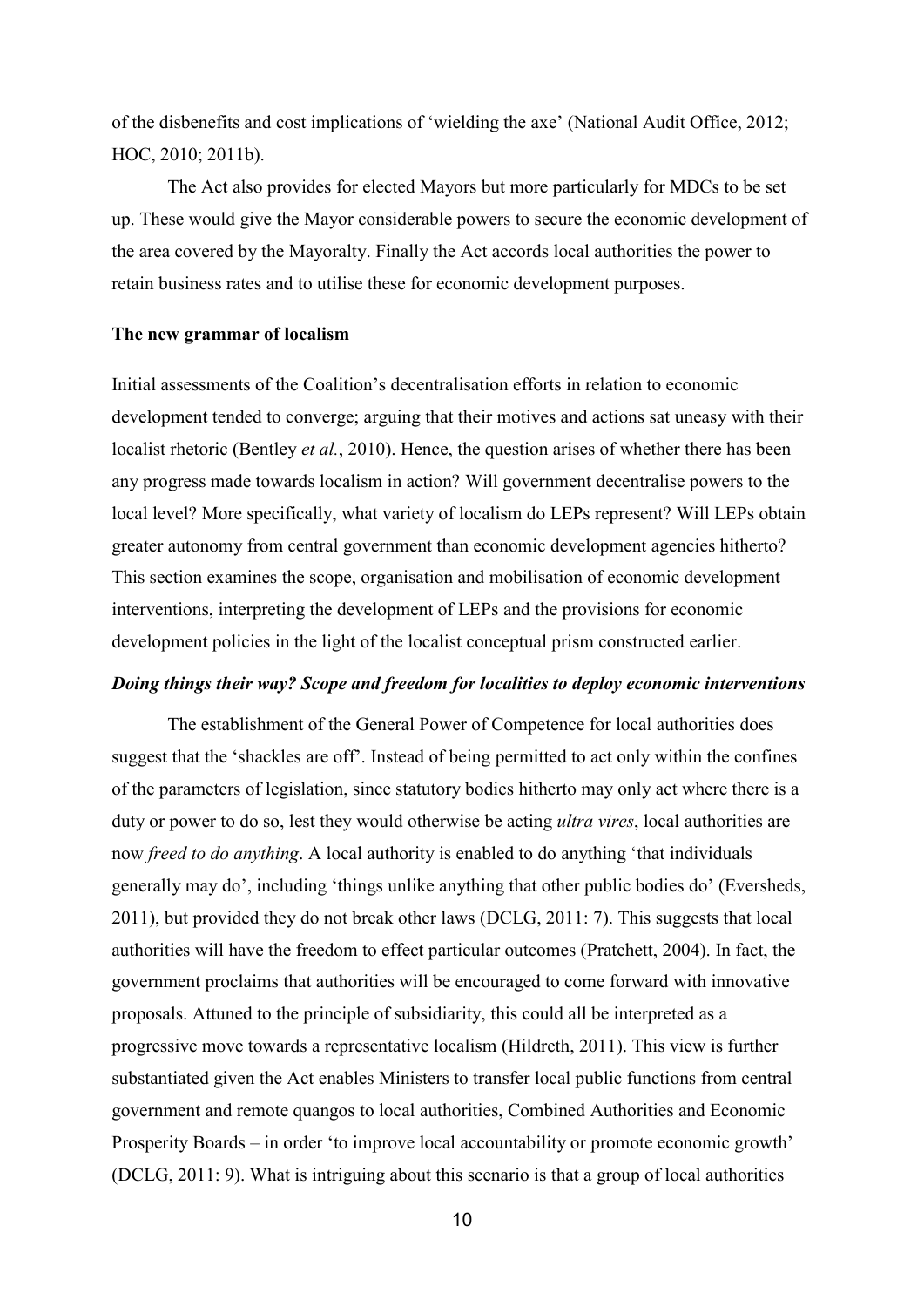could establish an Economic Prosperity Board as a mechanism to provide strategic economic leadership and deliver economic development interventions in a manner that overrides and completely bypasses LEPs. This is because the powers are devolved to local authorities and not to non-statutory LEPs. Such a scenario could generate competing spatial imaginaries, scales of governance and variable geometries of sub-national economic development bodies, which would be reminiscent of the rival economic development entities (i.e. regions, city regions, multi-area agreements etc.) that mired Labour's plans to simplify and improve the effectiveness of sub-national economic development and regeneration interventions (HM Treasury, 2007).

It can also be seen that this is likely to result in different places accessing different powers over different timescales: the outcome being a form of fragmented localism. As a result of this fragmented localism, a council which may opt to offer a business rate discount could directly affect a neighbouring council which opts to offer no such discount. Such a situation may result in a zero-sum game of local place wars, whereby the main beneficiaries are the border-hopping businesses. This would be reminiscent of the original Enterprise Zone policy launched by a Conservative Government during the 1980s, which was heavily criticised for causing business displacement (Shutt, 1984).

Recent work, however, has shown that there is some evidence that some LEPs are coming forward with proposals for what could be termed innovative actions (See Table 2). Some of the actions reflect neoliberal thinking and are concerned with deregulation issues and infrastructure provision, whereas others represent more proactive measures to support business growth through subsidies. This reflects the debate at the G8 Summit at Camp David in May 2012; growth and jobs are on the agenda but there are differences in opinion on how this is to be achieved. It remains to be seen however just how substantially different and innovative the LEP initiatives are and from what has characterised economic development policy hitherto as well as what other initiatives are put forward to secure economic growth and whether localities will have the freedom to effect outcomes. In terms of the localist conceptual prism, the question is: does this really represent a move towards a representative localism or does this belie a conditional localism with control maintained by central government through the new state spaces being constructed?

|  | Table 2: Innovative practice in LEPs |  |  |
|--|--------------------------------------|--|--|
|--|--------------------------------------|--|--|

| <b>LEP</b> | <b>Innovative practice</b>                                                 |
|------------|----------------------------------------------------------------------------|
| Greater    | Obtained £25m Regional Growth Fund linked to £100m funding for an Advanced |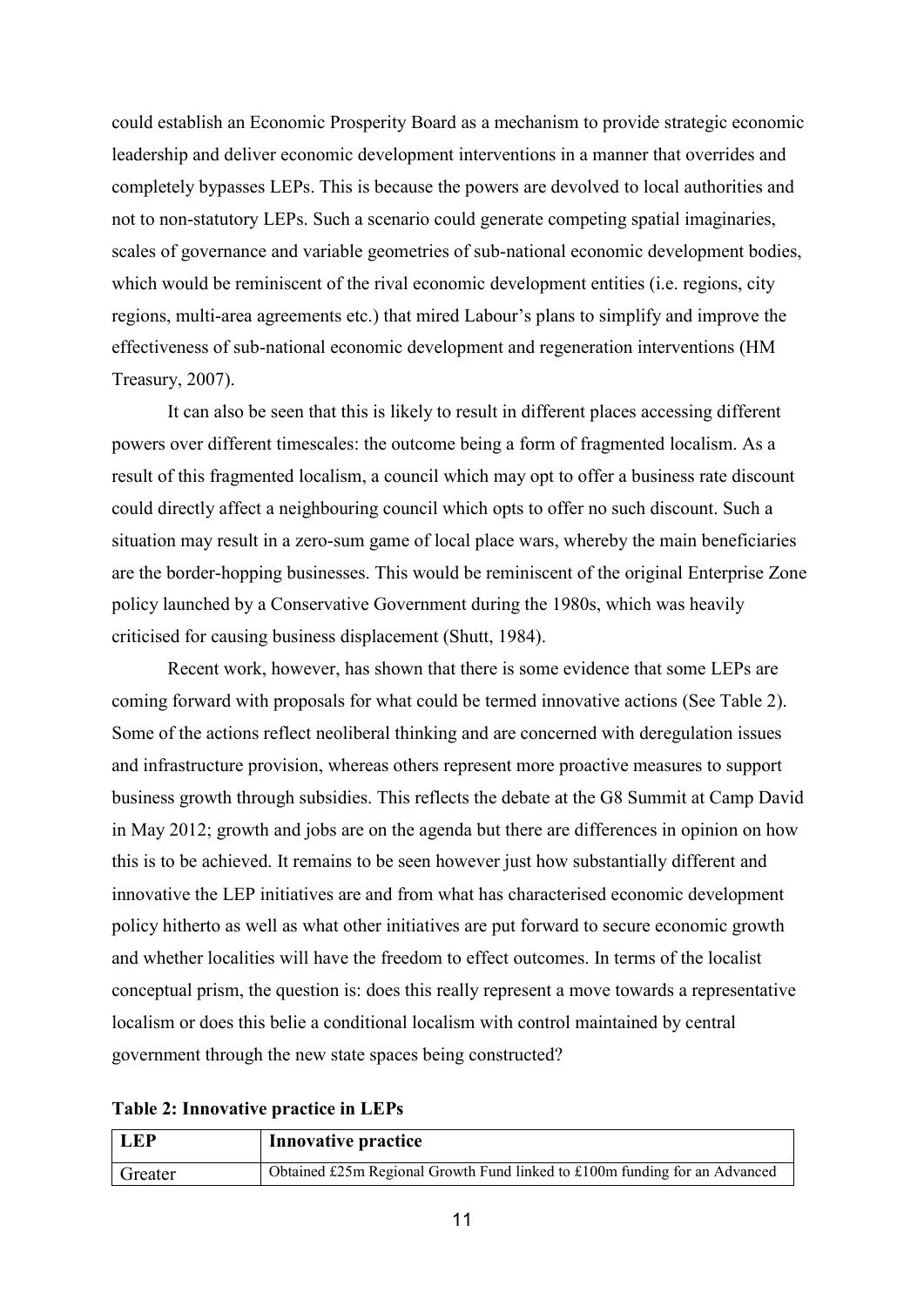| Birmingham and<br>Solihull                  | Engineering Supply Chain Fund, a cross-LEP bid. Also identified key areas where<br>a number of 'quick wins' can be made by changing the approach to regulatory<br>enforcement.                                                                                                                               |
|---------------------------------------------|--------------------------------------------------------------------------------------------------------------------------------------------------------------------------------------------------------------------------------------------------------------------------------------------------------------|
| <b>Black Country</b>                        | Is to undertake a review of the planning and development process as a means to<br>ensure the Black Country can continue to attract investment, bring forward<br>development opportunities and deliver economic growth. To make a 'Policy<br>Pledge' in a Business Friendly Planning and Development Charter. |
| Coventry and<br>Warwickshire                | The LEP office is located in Jaguar Land Rover at Gaydon. Local authorities and<br>other partners have provided funds to resource two members of staff. A Finance<br>Group has been set up to look at improved access to finance for businesses.                                                             |
| Humber                                      | A group of 16 businesses have joined with the University of Hull, Hull and<br>Humber Chamber of Commerce, Humber Chemical Focus, and four local<br>authorities to pledge £2,500 each to help the new body get up and running.                                                                                |
| Leeds City<br>Region                        | Use of social media as a communication tool including a Youtube video and an<br>excellent website and approach to networking.                                                                                                                                                                                |
| Leicester and<br>Leicestershire             | Better Business for All project designed to explore how an effective and efficient<br>regulatory system can support business growth through removing both real and<br>perceived regulatory barriers.                                                                                                         |
| Greater<br>Manchester                       | Manchester's inward investment agency, MIDAS, acting on behalf of the LEP, has<br>signed a Memorandum of Understanding with UK Trade and Investment (UKTI),<br>linked to the new national inward investment contract. Other LEPs have since<br>signed similar memorandums.                                   |
| West of England                             | Established a web portal Business Navigator to become a hub of business support<br>signposting for Bristol, Bath and beyond to support SMEs.                                                                                                                                                                 |
| York, North<br>Yorkshire and<br>East Riding | Collaborating with local banks and the British Banking Association to develop a<br>Certificate in Business Growth.                                                                                                                                                                                           |

Source: Pugalis *et al.* (2012).

# *The organisation of 'local' economic development*

Arguably, there is more evidence of a move towards a representative localism with local authorities being given a constitutional position. One thread of the Localism Act is to promote joint working among councils, as indicated by the Duty to Cooperate. Constituted as an Economic Prosperity Board, groupings of two or more local authorities have the potential to take on central government functions, as provided for in the Act. The Act grants the Secretary of State the power to remove unnecessary restrictions and limitations to Councils' actions. Moreover, it states that the duty will offer councils 'increased confidence to do creative, innovative things to meet local people's needs' (DCLG, 2011: 7). This would seem to encourage thinking 'outside the box'. In relation to such Combined Authorities, transport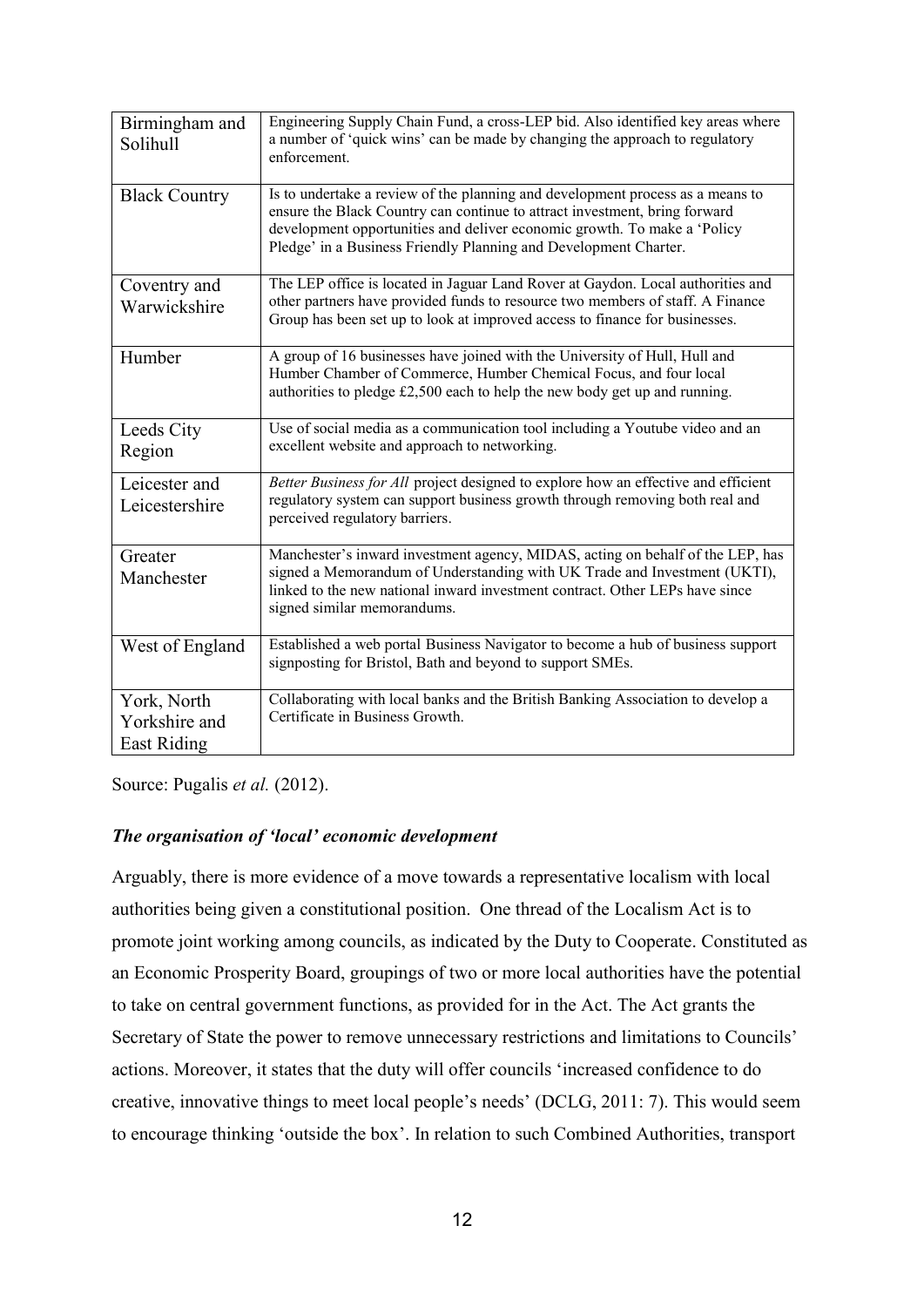across a sub-regional or larger-than-local geographical terrain has been added to the list of policy functions of Economic Prosperity Boards.

It could be argued that the Coalition's preference for local authority joint working is guided by a strong preference for cost savings that may override aspirations to secure better synergy, including potentially more appropriate geographies of policy delivery. Indeed, as the *Plain English Guide to the Act* points out, the general power of competence bequeaths councils more freedom to 'work together with others in new ways *to drive down costs*' (our emphasis) (DCLG, 2011: 7). This is similar to Labour's 'Total Place' project, whereby greater public service cohesion was encouraged, by rationalising and streamlining public sector funding in a particular area through a place-based mode of 'joined up' service delivery. Nevertheless, these new powers – included in the Act at the request of the Core Cities Group – provide the Secretary of State with the ability to significantly empower the major city authorities and other local authorities to develop their areas, improve local services, and stimulate their local economy (HM Government, 2011). How this relates precisely to LEPs is unclear. Do Economic Prosperity Boards supersede LEPs? Or do they underpin or overlay LEP configurations? Do they negate the role of the LEP? At the moment, local authorities appear to be a crucial bridging mechanism and also appear to have been granted a more prominent role in economic development than was the case under New Labour's centralistregionalist framework. Albeit, the condition is such autonomy is a much smaller funding envelope. Further, observing the operation of the 39 LEPs, it is apparent that the majority – though not all LEPs – are 'propped up' by local authority staffing, resourcing and democratic legitimacy. In this respect, despite the wishes of central government for LEPs to be private sector led and free from 'local authority bureaucracy', local authorities are performing a critical role, which often remains understated.

In the case of the Greater Manchester Combined Authority, the only example of a Combined Authority as of June 2012, the LEP operates performs more of an advisory role than acting as a strategic economic delivery body. It is possible that groups of local authorities will choose to work together, and seek to serve or be advised by LEPs. In the case of the Black Country, local authorities formed the Black Country Consortium and are subsequently working together with and on behalf of the Black Country LEP. However, it seems apparent that the formation of Combined Authorities and Economic Prosperity Boards will result in a rationalisation of governance structures, partnership arrangements and discrete services. This raises questions about whether the 'local' level is being given a constitutional position such that a representative localism would suggest.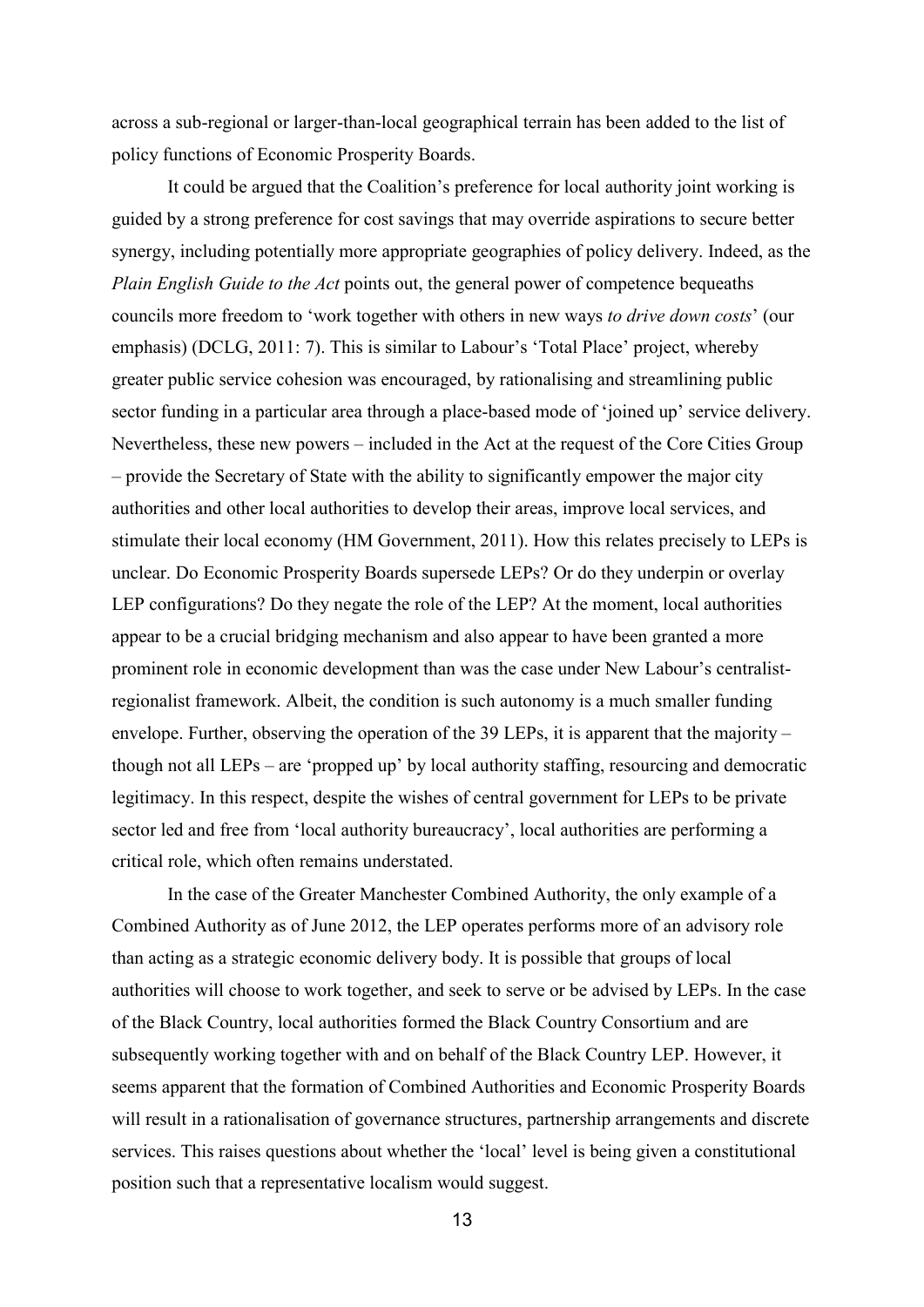In regard to major cities, the Coalition is championing 'representative localism' as such cities were offered the option of elected Mayors. Besides providing democratic accountability, Mayors would potentially have considerable powers, as does the Mayor of London, given MDC can be set up, which would provide the economic development 'teeth' and resources that LEPs and many local authority economic development departments currently lack. Liverpool City MDC, for example, is to have a single investment programme, utilising public and private finance through a single capital pot, of circa £120-150 million (Fitzgerald, 2012). However, MDCs are conditional on an elected Mayor. Therefore, this strand of decentralisation can be understood as conditional localism rather than as a representative localism. The possibility of more than a few MDCs, however, was quashed after nine cities roundly rejected having an elected Mayor in the referenda held in England in May 2012. Hence, it is unclear whether the cities that rejected a Mayor as well as other local authorities and groupings of local authorities across functional economic geographies will seek and be granted additional economic development powers and resources, such as Development Corporations. Even if city deals are secured, local authorities have to guarantee that they can provide strong and accountable leadership, improve efficiency and outcomes and be innovative in their approach, which suggests constrained freedoms and a conditional localism (Hildreth, 2011).

A further variety of localism is apparent in terms of service delivery as central government is devolving responsibility to particular 'communities' (e.g. LEPs) for running a service (e.g. a strategic economic development function). Localism in this context can be interpreted as a form of 'commissioning community localism' where government is the accountable body. LEPs in this sense are agents of the state: commissioned by central government to deliver a service. However, it is questionable how representative they are, and moreover, they are not necessarily representative of 'the community' in the sense of the Coalition's predominant use of the term (i.e. the Big Society).

## *Waving a magic wand? Mobilising economic development interventions*

A critical issue in the local economic development debate is finance (Haughton and McManus, 2012; Williams, 2011; Liberal Democrats, 2011; Adair et al., 2007). One of the most important ways in which local autonomy can be demonstrated is by reference to the availability of resources and having power to take decisions over expenditure: 'freedom to'. Yet, the majority of dedicated funding streams that supports local economic development interventions comes from central government and goes to the private sector directly or to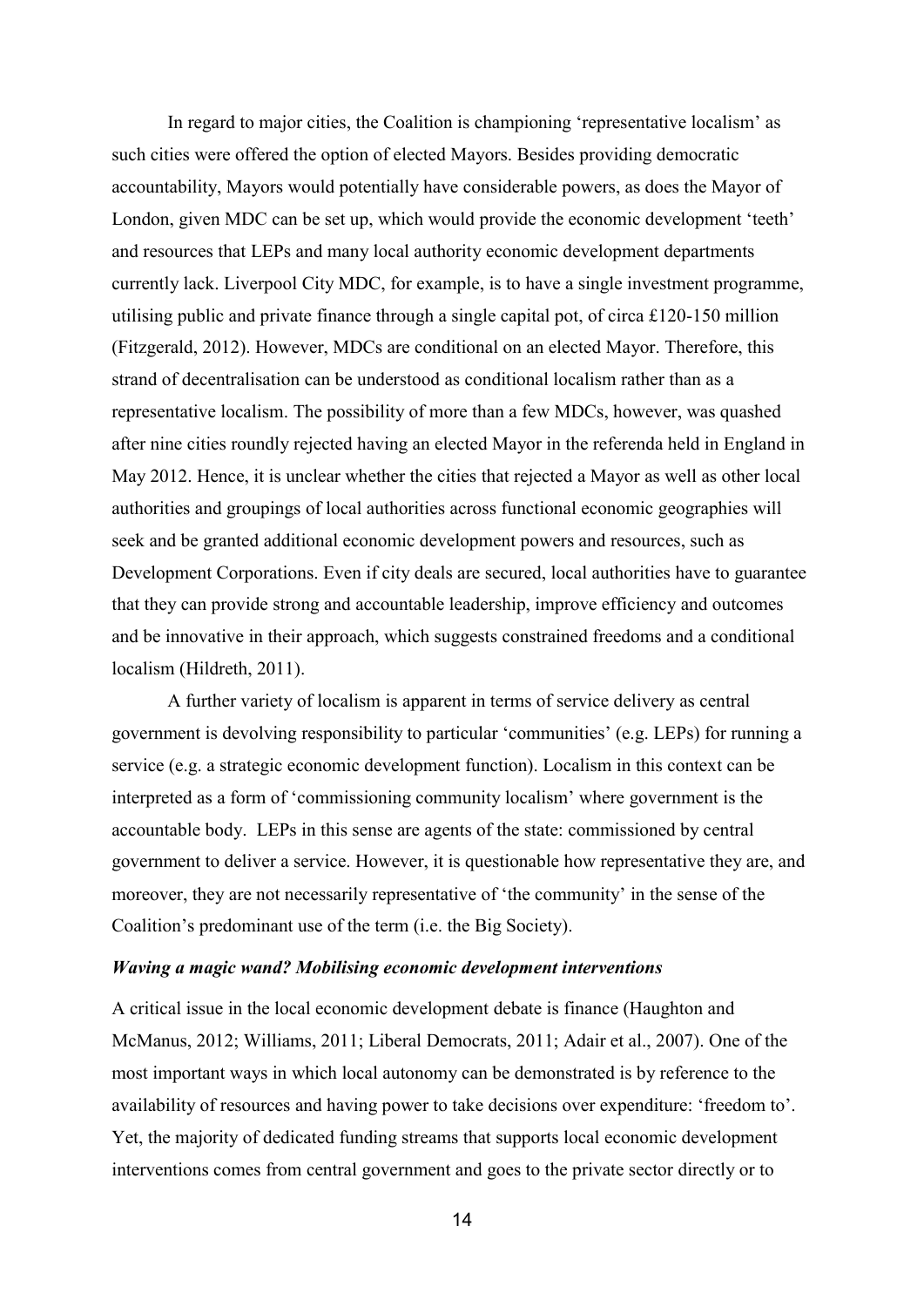local authorities, and comes with strings attached (see Table 3). Thus, one of the basic tenets of a 'true' localism is not met. This is a 'conditional' from of localism akin to the mode of localism practised by the last Labour administration – a form of localism constrained by central interference.

| <b>Enterprise Zones</b>                           | Businesses get up to 100% discount on rates; tax breaks on capital investments;<br>relaxed planning controls; and high speed broadband. Some LEP areas were<br>granted an Enterprise Zone whereas others competed for Enterprise Zone status,<br>and those successful had to put propose specific sites to be approved by central<br>government. |  |
|---------------------------------------------------|--------------------------------------------------------------------------------------------------------------------------------------------------------------------------------------------------------------------------------------------------------------------------------------------------------------------------------------------------|--|
| Regional Growth<br>Fund                           | £2.4bn to 2014 to support projects and programmes that lever private sector<br>investment to create private sector jobs. LEPs largely perform an advisory role and<br>were initially precluded from bidding for funds. Grants approved by ministers.                                                                                             |  |
| Growing Places Fund                               | A £770m revolving fund to kick start stalled infrastructure projects that can help<br>facilitate economic growth. LEPs to submit proposals to central government on<br>how they would use and distribute the loans. Allocated to LEPs by central<br>government with local authorities acting as accountable body.                                |  |
| <b>EU Structural Funds</b>                        | €3.2bn of European Regional Development Funding available over the 2007-13<br>programme; managing agents are now the Department of Communities and Local<br>Government's 'local' teams.                                                                                                                                                          |  |
| Funds LEPs can draw on, but via local authorities |                                                                                                                                                                                                                                                                                                                                                  |  |
| Tax Increment<br>Financing (TIF)                  | Enables borrowing against future increases in business rate but the government has<br>yet to empower councils to do this.                                                                                                                                                                                                                        |  |
| Community<br>Infrastructure Levy<br>(CL)          | Enables funds to be raised through the statutory planning system to support the<br>development of community infrastructure.                                                                                                                                                                                                                      |  |
| Local Sustainable<br><b>Transport Funding</b>     | £560m is being made available to encourage the uptake of sustainable modes of<br>transport.                                                                                                                                                                                                                                                      |  |
| <b>Business Rates</b>                             | Ability for councils to retain business rates uplift. Business rate discounts must be<br>financed from local resources.                                                                                                                                                                                                                          |  |
| <b>City Deals</b>                                 | A menu of new powers and freedoms is on offer to some cities and functional<br>economic areas with the condition of providing strong and accountable leadership,<br>improve efficiency and outcomes.                                                                                                                                             |  |
| <b>Funding delivered by the Private Sector</b>    |                                                                                                                                                                                                                                                                                                                                                  |  |
| <b>Business Growth</b><br>Fund                    | Banks have set aside a fund of £2.5bn to invest in fast-growing UK businesses, as<br>part of Project Merlin.                                                                                                                                                                                                                                     |  |
| Green Investment<br><b>Bank</b>                   | Anticipated to be operational by 2015 with £3bn set aside to lend to 'green'<br>businesses.                                                                                                                                                                                                                                                      |  |

**Table 3: Funding streams and tools for local economic development interventions National funds allocated for local economic development**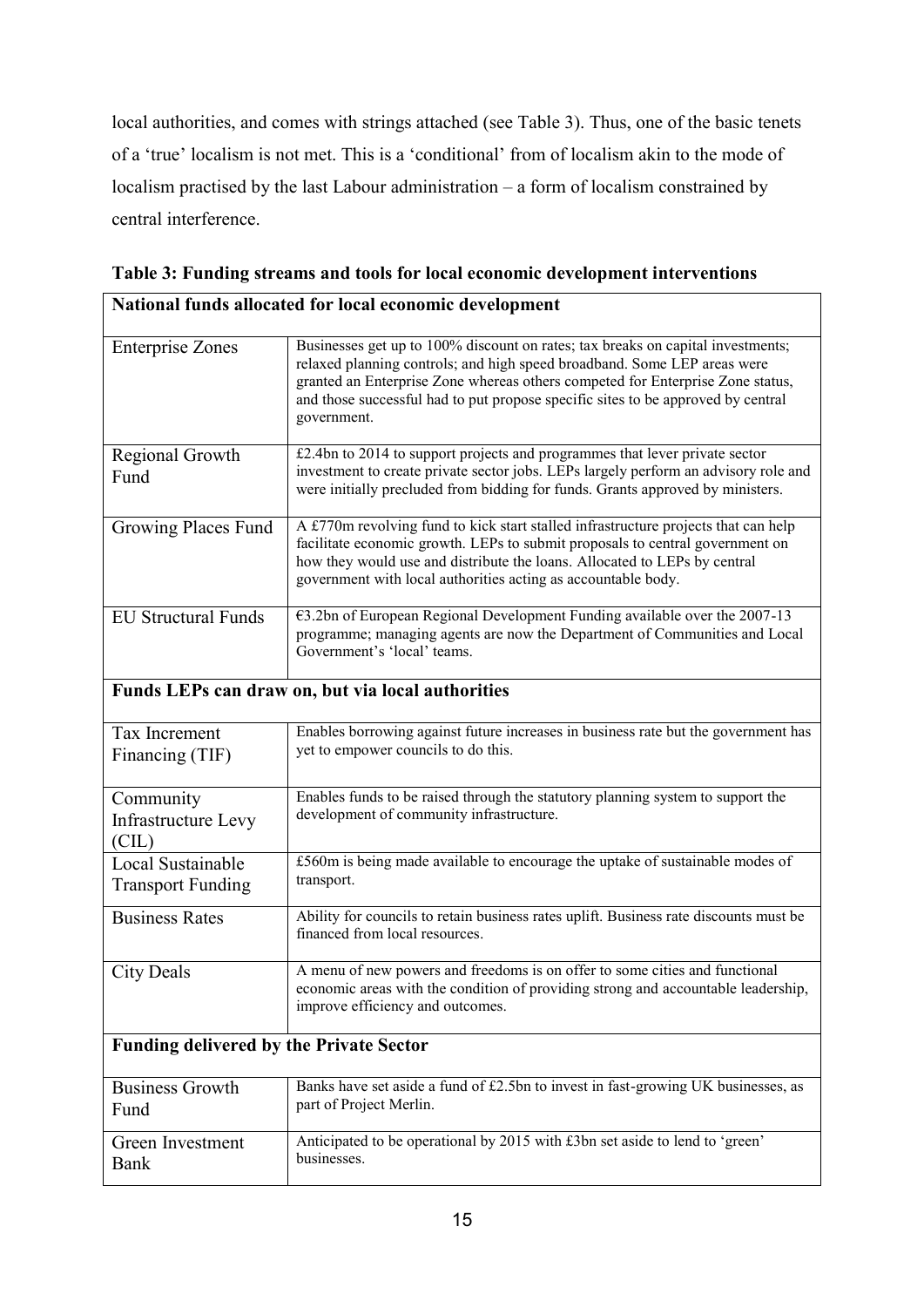| Big Society Bank/Big                      | £600m identified for social investment intermediaries.                                                                                                                     |
|-------------------------------------------|----------------------------------------------------------------------------------------------------------------------------------------------------------------------------|
| Society Capital Group                     |                                                                                                                                                                            |
| <b>RDA</b> Assets                         |                                                                                                                                                                            |
|                                           |                                                                                                                                                                            |
| <b>Land Assets</b>                        | Some assets sold on the open-market with the remainder centralised; involving a<br>transfer to the Homes and Communities Agency quango to provide a 'stewardship'<br>role. |
|                                           |                                                                                                                                                                            |
| Venture Capital Loan                      | Transferred to Capital for Enterprise.                                                                                                                                     |
| Fund                                      |                                                                                                                                                                            |
| <b>Grants for Business</b>                | Transferred to the Department for Business, Innovation and Skills, including the                                                                                           |
| investment and R&D                        | Technology Strategy Board subsidiary.                                                                                                                                      |
| Grants                                    |                                                                                                                                                                            |
| Business Link-                            | Regional Offices closed; transferred to the Department for Business, Innovation                                                                                            |
| Support for                               | and Skills; streamlined as a website and telephone service.                                                                                                                |
| <b>Businesses</b>                         |                                                                                                                                                                            |
| <b>Funding directly available to LEPs</b> |                                                                                                                                                                            |
|                                           |                                                                                                                                                                            |
| Start up Fund                             | A one-off £5 million fund that each LEP had to bid for.                                                                                                                    |
| Capacity Fund                             | £4m fund over four years to be used to address gaps in intelligence on business                                                                                            |
|                                           | needs and barriers to growth; to facilitate business engagement; or to enhance<br>board capacity. LEPs precluded from using funds on staffing.                             |
|                                           |                                                                                                                                                                            |

Despite overall budget cuts and an austere operational environment, the Coalition Government has announced a number of different local economic development schemes, which LEP localities are benefiting from but are not under the direct control of LEPs or local authorities; they are bestowed on such localities. These include Enterprise Zones, the Regional Growth Fund and the Growing Places Fund. While LEPs could bid for Enterprise Zones or could advise government on the prioritisation of Regional Growth Fund bids, and can steer the Growing Places Fund to preferred private sector infrastructure projects requiring public financial support, the schemes in effect bypass LEPs, as decisions are ultimately under the control of central government and responsibility for administration delegated to local authorities as the accountable body.

Due to the competitive nature of the rollout of Enterprise Zone policy, many LEP areas were unsuccessful. Consequently, there are LEP areas with Enterprise Zones and the benefits conferred and those LEP areas without. This, arguably, creates a two-tier LEP structure consistent with a fragmented and possibly divisive form of localism. The outcome is anticipated to be the development of multispeed LEPs: a postcode lottery operating, especially between urban and rural LEPs, but also those that have in place a shared sense of purpose and concomitant institutional support and those that do not (Pugalis *et al.*, 2012). A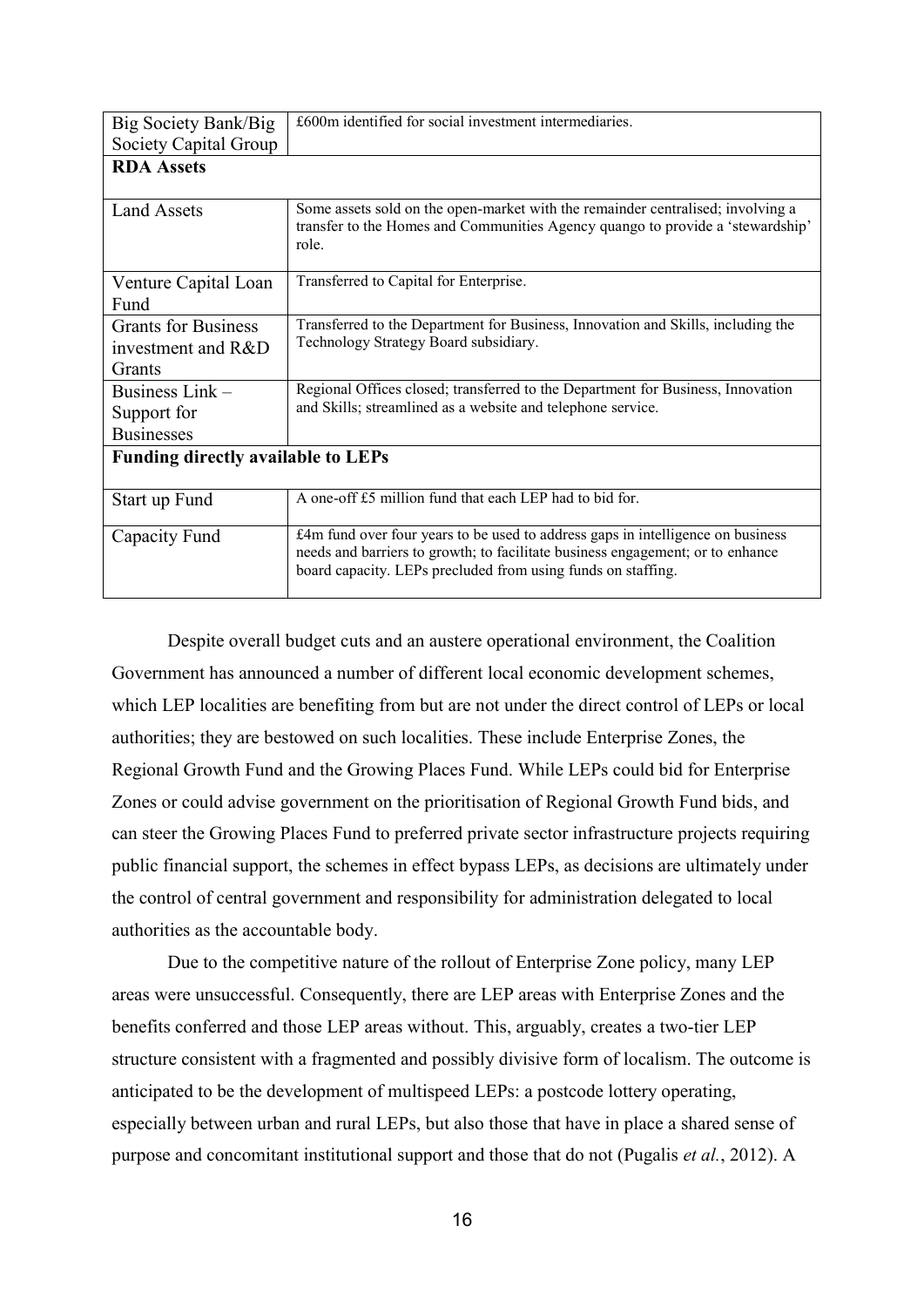further issue is that the projects coming forward as competitive bids for Regional Growth Fund can secure support even if they do not accord with larger-than-local LEP priorities and/or local economic development priorities. More particularly, the *Regional* Growth Fund is centrally administered in what is a post-regional institutional landscape.

What the Localism Act does do, however, is to loosen the constrained freedoms of councils in terms of local authority finance. Providing councils with greater control over budgets, and in particular local business rates which provides scope for using it for economic development purposes, is a progressive step in terms of expanding the 'freedom to' permit local authorities to offer business rate discounts. In concert with neoliberal thinking, this would help attract firms, investment and jobs to a locality, although the actual outcomes remain contested (Williams, 2011). There is also a sting in the tail for local authorities – councils will be expected to meet the cost of any business rate discount from local resources. Although central government counter that councils 'may decide that the immediate cost of the discount is outweighed by the long-term benefit of attracting growth and jobs to their area' (DCLG, 2011: 8), in an age of austerity, including local authorities having to reduce their spending on services by up to a third, the implementation of such a generally sound policy principle is likely to be remain scarce in the immediate future. A further sting in the tail, as pointed out earlier in the paper, relates to the competitive nature of such a policy, which could breed a divisive variety of localism.

Of course in addition to national resources, EU funds feature prominently across the English local economic development landscape. Yet, clarity is lacking over their management over the 2014-2020 programme period, especially as 'regional' priorities are now defunct (Pugalis and Fisher, 2011). If the management of funds is not devolved to sub-national arrangements (potentially aligned with LEP geographies), then it would be a further example of centralisation. Drawing on USA models in particular, new financial instruments, such as Tax Increment Financing (TIF) which enable borrowing on future income, are to be channelled through local authorities, whereas other schemes, such the Business Growth Fund, set up as part of Project Merlin, are to be delivered via the private sector. It is difficult not to be cynical about this scheme and to say, given this name, that this, alongside other schemes initiated by central government, give the impression that the Coalition Government is performing the role of a magician – waving a magic wand with the expectation that the private sector will create the jobs and growth necessary to climb out of a recession and at the same time 'rebalance' the economy.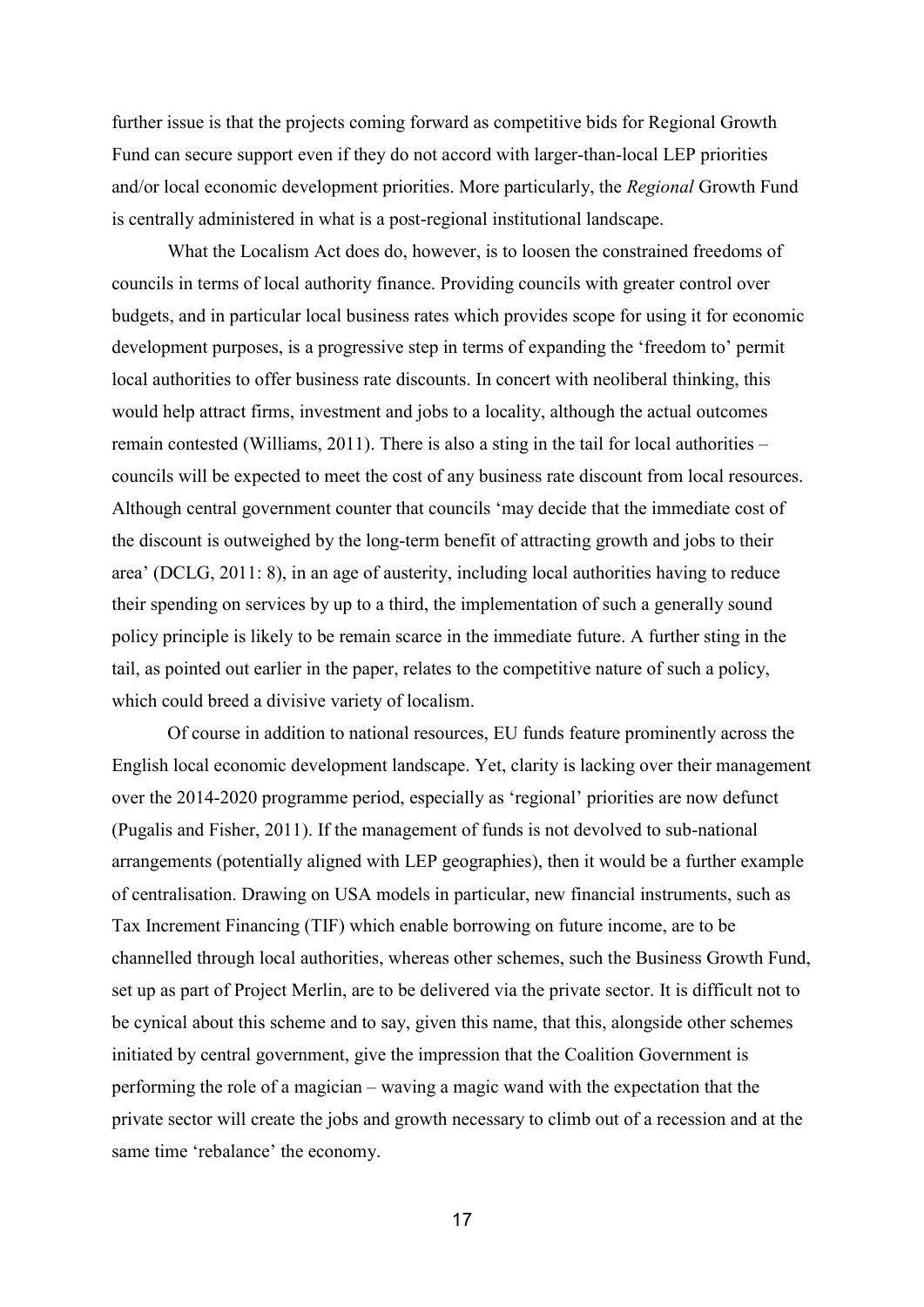As demonstrated in Table 3, the funding streams and tools for local economic development interventions often bypass LEPs and/or local authorities. The broader point is that the Coalition Government appears to have set in motion a new direction for local economic development that retains a considerable degree of centralist control and those delivery powers that are to be decentralised come with strings attached. The outcome is a fragmented and potentially divisive localism. For example, the only funds that LEPs have at their direct disposal are a nominal share, subject to competition, of the £5m Start-up Fund and the £4m Capacity Fund. It is therefore no surprise that LEPs collectively argued for additional funding at the LEP Network conference held in April 2012. It is thus unfortunate for those seeking localism in action that the response from Eric Pickles was that any additional funding would come with strings attached; again indicating that far from any notion of a representative or community localism, the government is promoting a form of conditional localism.

Mobilising economic development interventions at local and larger than local spatial scales is presently fraught with difficulties. Operating within a localist policy context of 'constrained freedoms', to what extent will localities be able to innovate? Will they be able to move from a constrained freedom of implementers to be genuine influencers?

# **Concluding remarks**

Since entering office in 2010, the Coalition administration for the UK has embarked on a rapid public sector deficit reduction plan of unprecedented proportions. The result has been institutional upheaval, policy shifts and contracting pots of funding. The result has been new and emergent directions in economic development theory and practice. A new grammar of localism pervades the Coalition's approach, which inflected localist policy discourses and practice. Nevertheless, England remains one of the most centralised nations across Europe. It is also distinct from every other major European country when it comes to strategic development as it embarks on a spatial 'rebalancing' plan in a post-regional institutional landscape, which has changed the organisation of economic development. The UK Government once again demonstrates the mobilities of policy as it borrows from US practice (e.g. Tax Increment Financing) but also returns to policies implemented by the 1980s Conservative administrations; principally Urban Development Corporations and Enterprise Zones. Initial analysis suggests that the radical rhetoric of the Coalition's localist discourse bears limited similarities to localism in action. This is not simply due to an inability to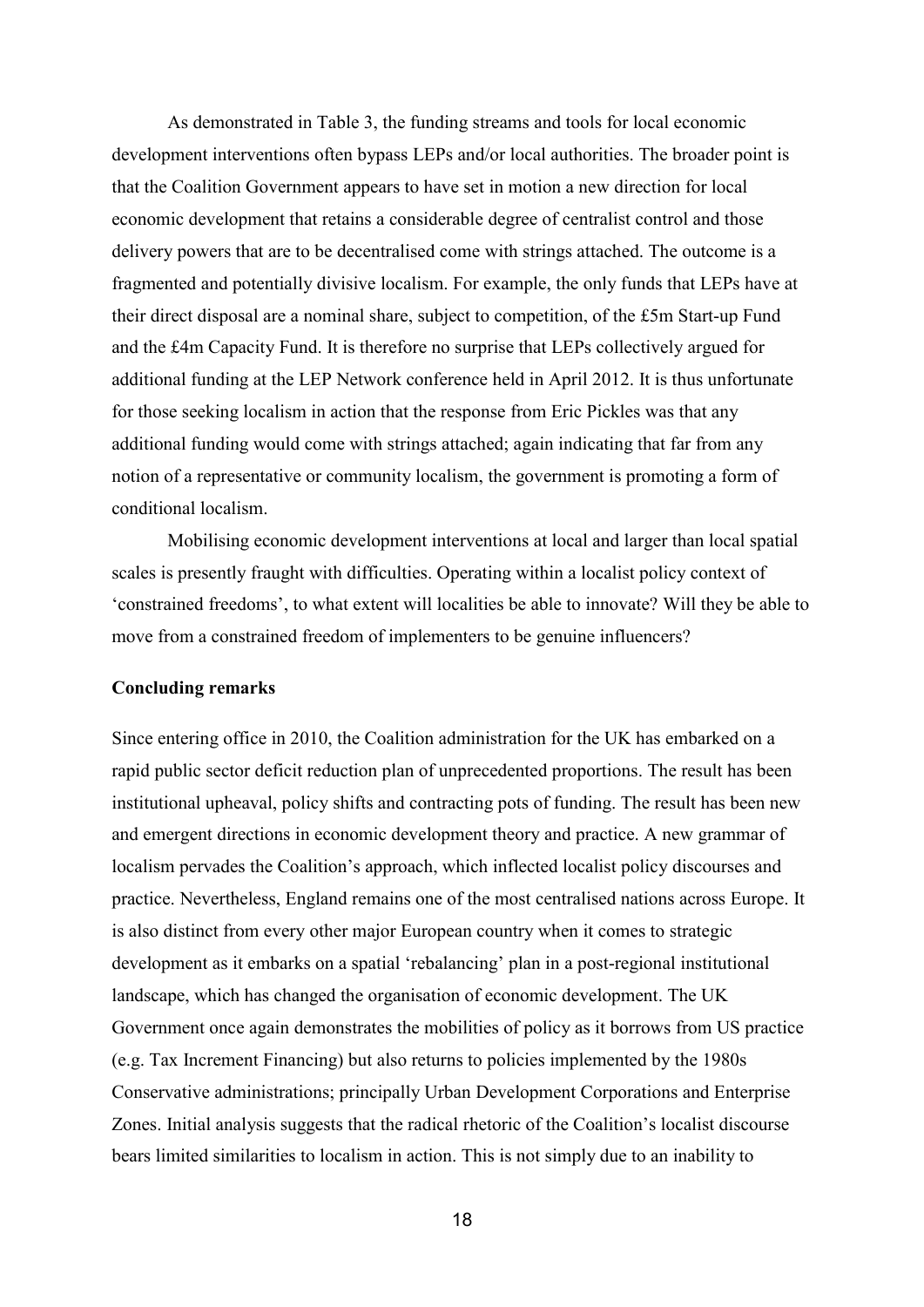implement proposals. The Coalition intent to reabsorb many of the Regional Development Agencies' most important functions nationally was implemented swiftly and without consultation. This highlights the contradiction between a new grammar of localism and the insidious centralist tendencies; the uneasy relationship between centralised powers, conditional decentralisation and a fragmented localism. The implication could be a divisive variant of localism in action where incentives produce 'winners' and 'losers' – rewarding the former whilst penalising the latter.

LEPs were not to be defined in legislation and accordingly there is nothing in the Localism Act, which provides them with a statutory nature. However, as this paper has identified, there are some provisions in the Act that have important implications for the scope, organisation and mobilisation of economic development interventions. The General Power of Competence permits local authorities to do anything lawful. Also, clauses in the Act provide the Secretary of State with the powers to transfer public functions to *permitted authorities*, namely those that promote economic development or wealth creation. The Act also assigns a Minister of the Crown authority to delegate to a permitted authority any of the Minister's eligible functions, the permitted authorities being Combined Authorities and Economic Prosperity Boards. This would suggest that the principle of decentralising economic development functions has been strengthened by the Localism Act, although the principle to formalise cross-authority working may have its philosophical roots in the imperative to drive down costs. As far as the localism agenda is concerned, if localism means that authorities have 'freedom to', the Act promises elements of this could be met. However, at the time of writing in June 2012, local and larger-than-local sub-national economic bodies have limited 'freedom to' make policy and investment decisions that significantly influence local economies. Akin to previous UK Governments, the Coalition administration appears to be intent on retaining a firm grip on the purse strings.

Simply because LEPs have 'local' in their name does not mean that they are directly attuned with localism (either in a conceptual or operational sense). In many cases, LEPs represent a weak variety of localism that displays few of the characteristics of Hildreth's (2011) representative localism or still less of a community localism. However, LEPs do display the characteristics of a conditional localism, reminiscent of New labour's decentralisation endeavours. While concerns have been raised about the extent to which LEPs represent what Cox (2010) refers to as 'true' localism, the question is whether LEPs will be sufficiently empowered to secure private sector led growth? Central government appears to remain in control of the most crucial economic development lever and while sub-national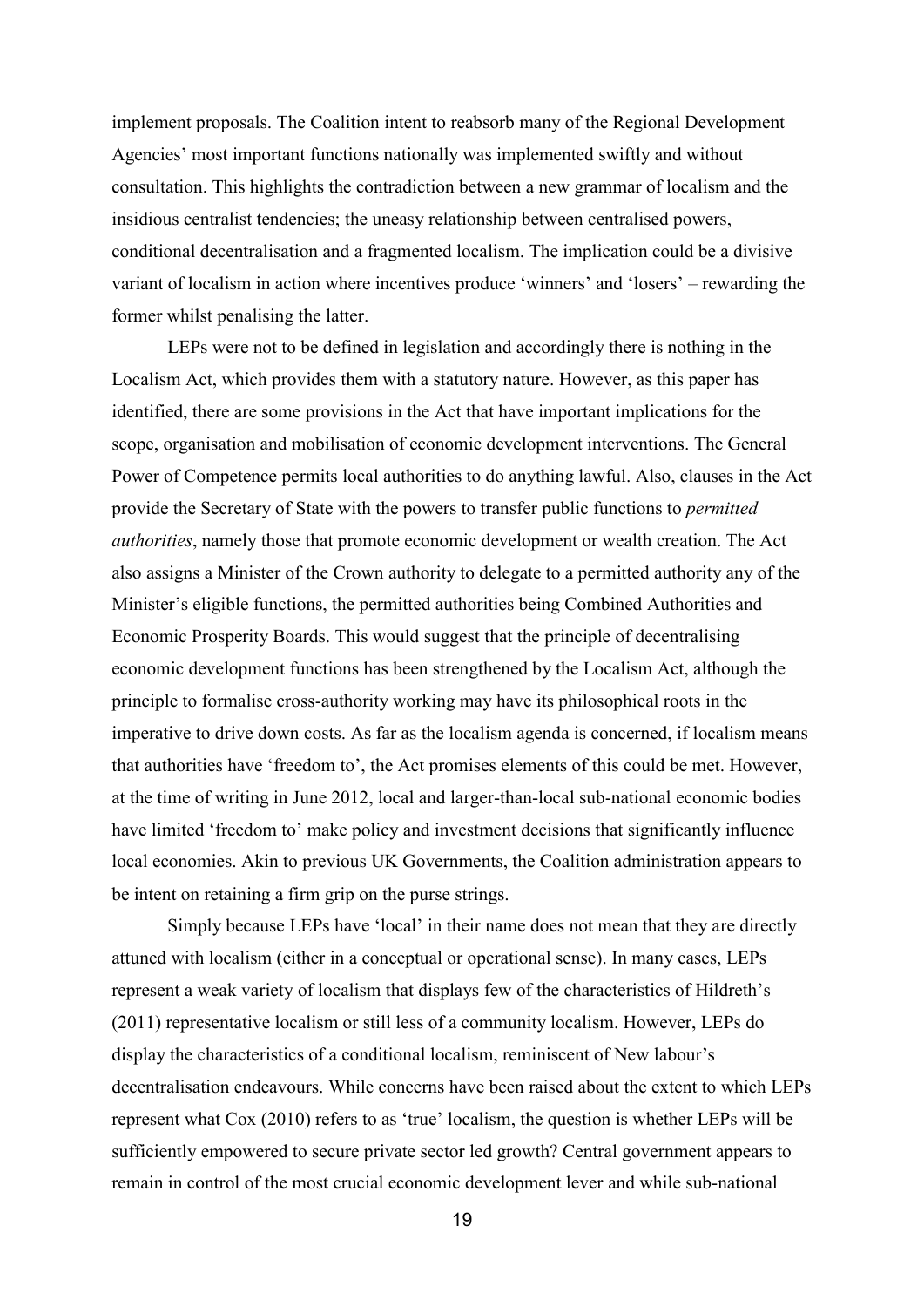entities may be 'free' to do what is necessary, this is on the basis of a constrained freedom to secure outcomes. Relinquishing responsibility without relinquishing control of adequate powers and resources is a hallmark of governments in the grips of variegated neoliberal hegemonic projects. Nonetheless, there is some indication that LEPs are 'doing things their way' as there is evidence that they are undertaking some innovative actions, subject to less central government interference than hitherto. As a result, there may be promise in these new directions in economic development; especially if local authorities group together to establish Combined Authorities and Economic Prosperity Boards. Yet, the whether such a move would support or undermine the LEP experiment would only become apparent through localism in action. It is clear that LEPs need to reflect more clearly the characteristics of a representative localism, which could result in the devolution of powers and budgets. City deals may fulfil these requirements but, as the name suggests, they appear to be a more selective variety of localism that favours the 'core cities', and could therefore undermine the strategies of rural authorities and some LEPs. To conclude an initial examination of the new and emergent directions in economic development heralded by the Coalition Government's localist policy discourses and specifically legislation enshrined in the 2011 Localism Act, a new deal for local economic development is required – a deal that is grounded in a cocktail of representative and community localism, which offers the freedom to effect outcomes. Such a deal cannot possibly be delivered on a financial shoestring and must be equipped with accompanying economic levers.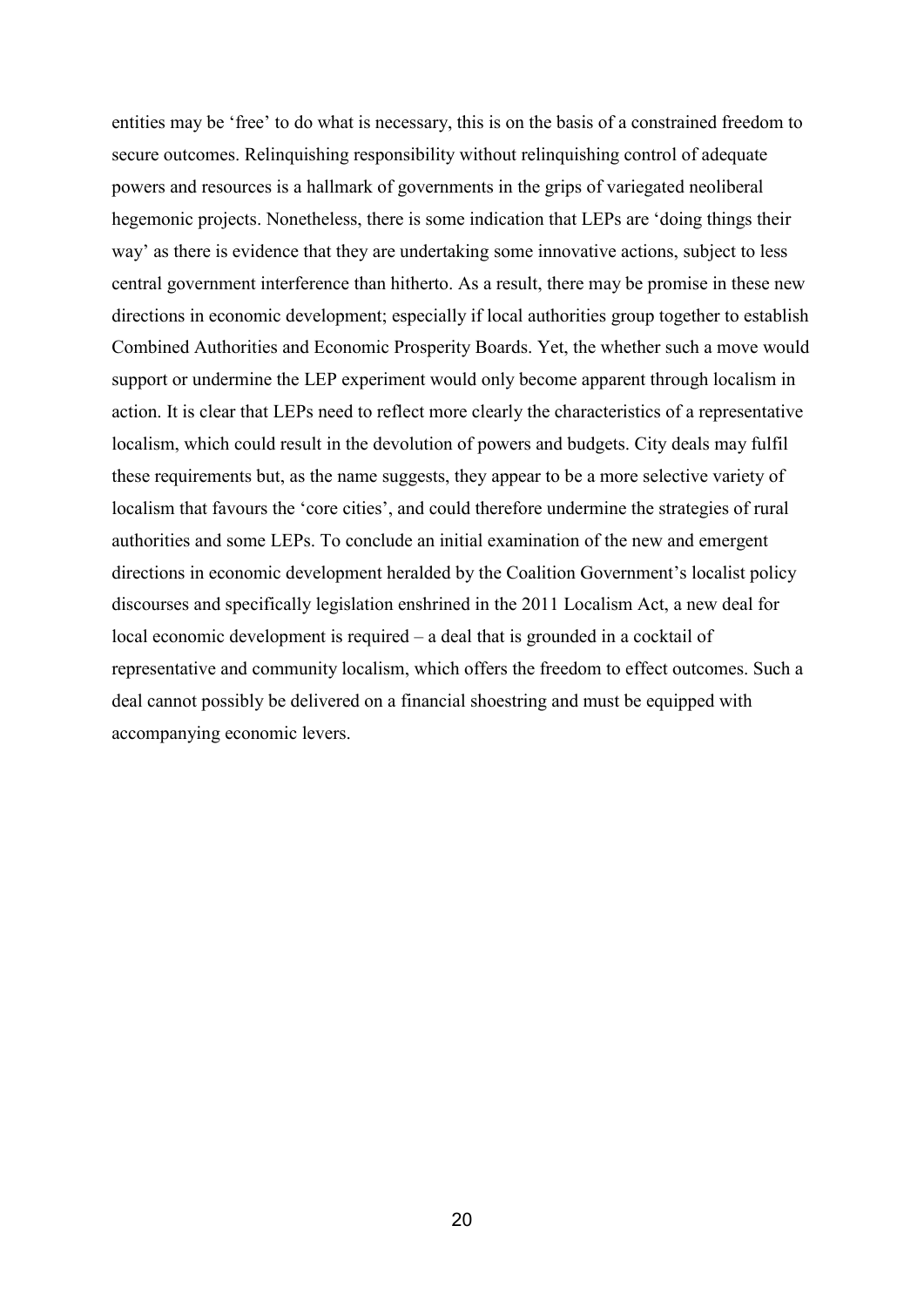# **References**

- Adair A, Berry J, Hutchison N, et al. (2007) Attracting Institutional Investment into Regeneration: Necessary Conditions for Effective Funding. *Journal of Property Research* 24: 221-240.
- Bentley G. (2006) The governance of economic development policy and regeneration: the changing role of local government. From Patchwork Quilt to Jigsaw Puzzle? *Paper for the 56th PSA Annual Conference.* Reading University, 4-6 April.
- Bentley G. (2011) Local economic development and local enterprise partnerships. In: Raine J and Staite C (eds) *The World Will Be Your Oyster? Perspectives from INLOGOV on the Localism Bill.* Birmingham: INLOGOV, University of Birmingham.
- Bentley G, Bailey D and Shutt J. (2010) From RDAs to LEPs: A New Localism? Case Examples of West Midlands and Yorkshire. *Local Economy* 25: 535-557.
- Brenner N, Peck J and Theodore N. (2010) Variegated neoliberalization: Geographies, modalities, pathways. *Global Networks* 10: 182-222.

Cameron D. (2009) The age of austerity. Cheltenham.

- Department of Communities and Local Government (DCLG). (2011) *A plain English guide to the Localism Act,* London: The Stationery Office.
- Conservative Party. (2009) *Control shift: returning power to local communities. Responsibility Agenda. Policy Green Paper No. 9,* London: Conservative Central Office.
- Conservative Party. (2010) *Big Society Not Big Government,* London: Conservative Party.
- Corry D and Stoker G. (2002) *New Localism: refashioning the centre-local relationship,*  London: New Local Government Network.
- Cox E. (2010) *Five Foundations of Real Localism,* Newcastle Upon Tyne: IPPR North.
- Cox K R. (2011) Institutional geographies and local economic development. In: Pike A, Rodríguez-Pose A and Tomaney J (eds) *Handbook of Local and Regional Development.* Oxon: Routledge, 272-282.
- Deas I and Ward KG. (2000) From the 'new localism' to the 'new regionalism'? The implications of regional development agencies for city-regional relations. *Political Geography* 19: 273-292.
- Eversheds. (2011) *Local Government briefing note 82/2011: The General Power of Competence,* London: Eversheds.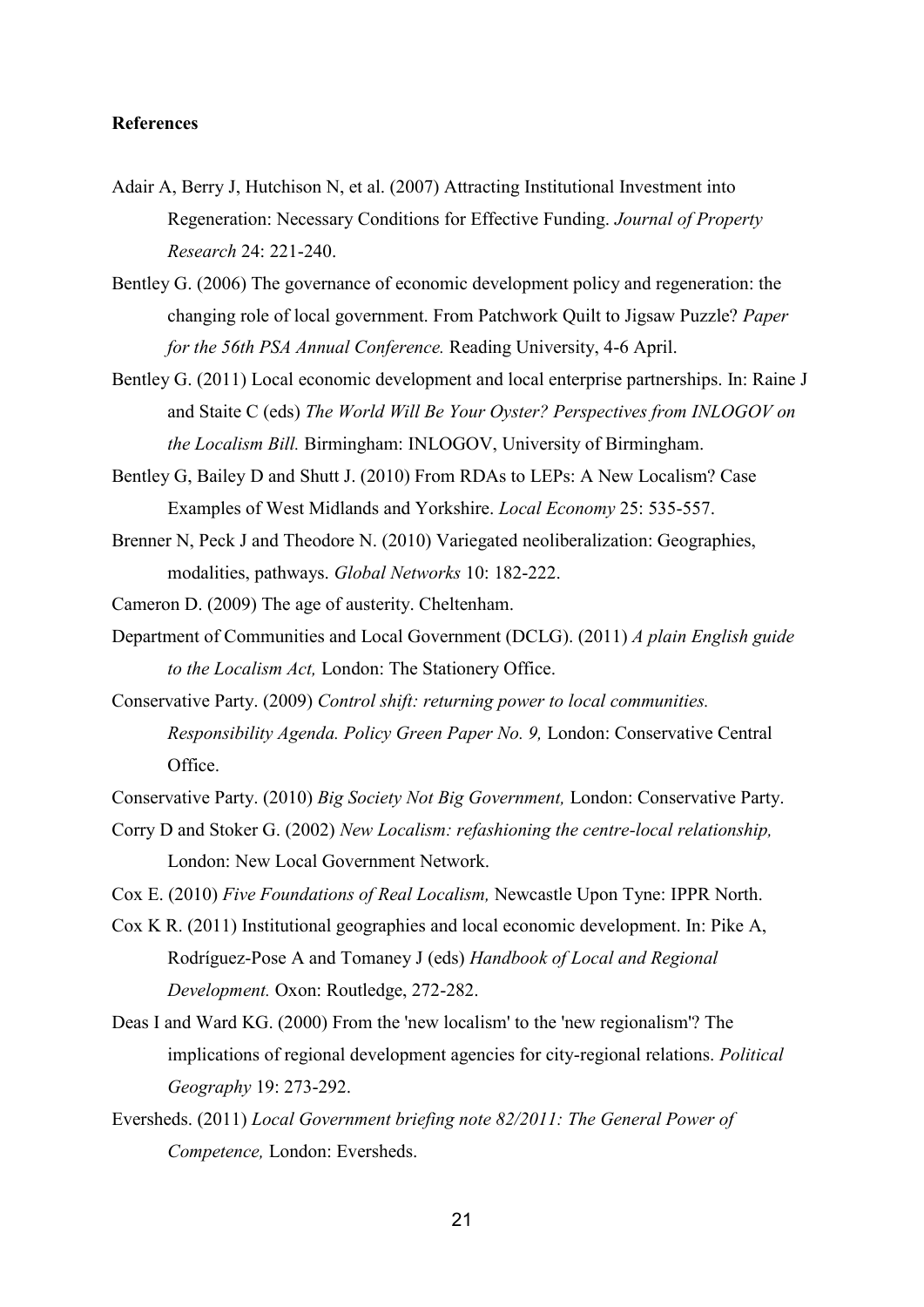- Fitzgerald G. (2012) *Unlocking Growth in Cities Liverpool,* Liverpool: Liverpool City Council.
- Haughton G and McManus P. (2012) Neoliberal Experiments with Urban Infrastructure: The Cross City Tunnel, Sydney. *International Journal of Urban and Regional Research* 36: 90-105.
- Hildreth P. (2011) What is localism, and what implications do different models have for managing the local economy? *Local Economy* 26: 702-714.
- HM Government. (1998) *Regional Development Agencies Act 1998,* London: The Stationery Office.
- HM Government. (2000) *Local Government Act 2000,* London: The Stationery Office.
- HM Government. (2009) *Local Democracy, Economic Development and Construction Act 2009,* London: The Stationery Office.
- HM Government. (2010a) *The Coalition: Our Programme for Government,* London: Cabinet Office.
- HM Government. (2010b) *Decentralisation and the Localism Bill: an essential guide*  London: Department of Communities and Local Government
- HM Government. (2010c) *Local growth: realising every place's potential,* London: The Stationery Office.
- HM Government. (2011) *Unlocking growth in cities,* London: Cabinet Office.
- HM Treasury. (2007) *Review of sub-national economic development and regeneration,*  London: HMSO.
- HOC (House of Commons). (2009) *Communities and Local Government Select Committee, The Balance of Power: Central and Local Government,* London: HMSO.
- HOC (House of Commons). (2010) *House of Commons Business, Innovation and Skills Committee, The New Local Enterprise Partnerships: An Initial Assessment, Volume 1,*  London: The Stationery Office.
- HOC (House of Commons). (2011a) *House of Commons Communities and Local Government Committee, Abolition of Regional Spatial Strategies: a planning vacuum?,* London: The Stationery Office.
- HOC (House of Commons). (2011b) *House of Commons Communities and Local Government Committee, Regeneration, Sixth Report of Session 2010-12, London: The* Stationery Office.

HOC (House of Commons). (2011c) *The Localism Act 2011,* London: House of Commons.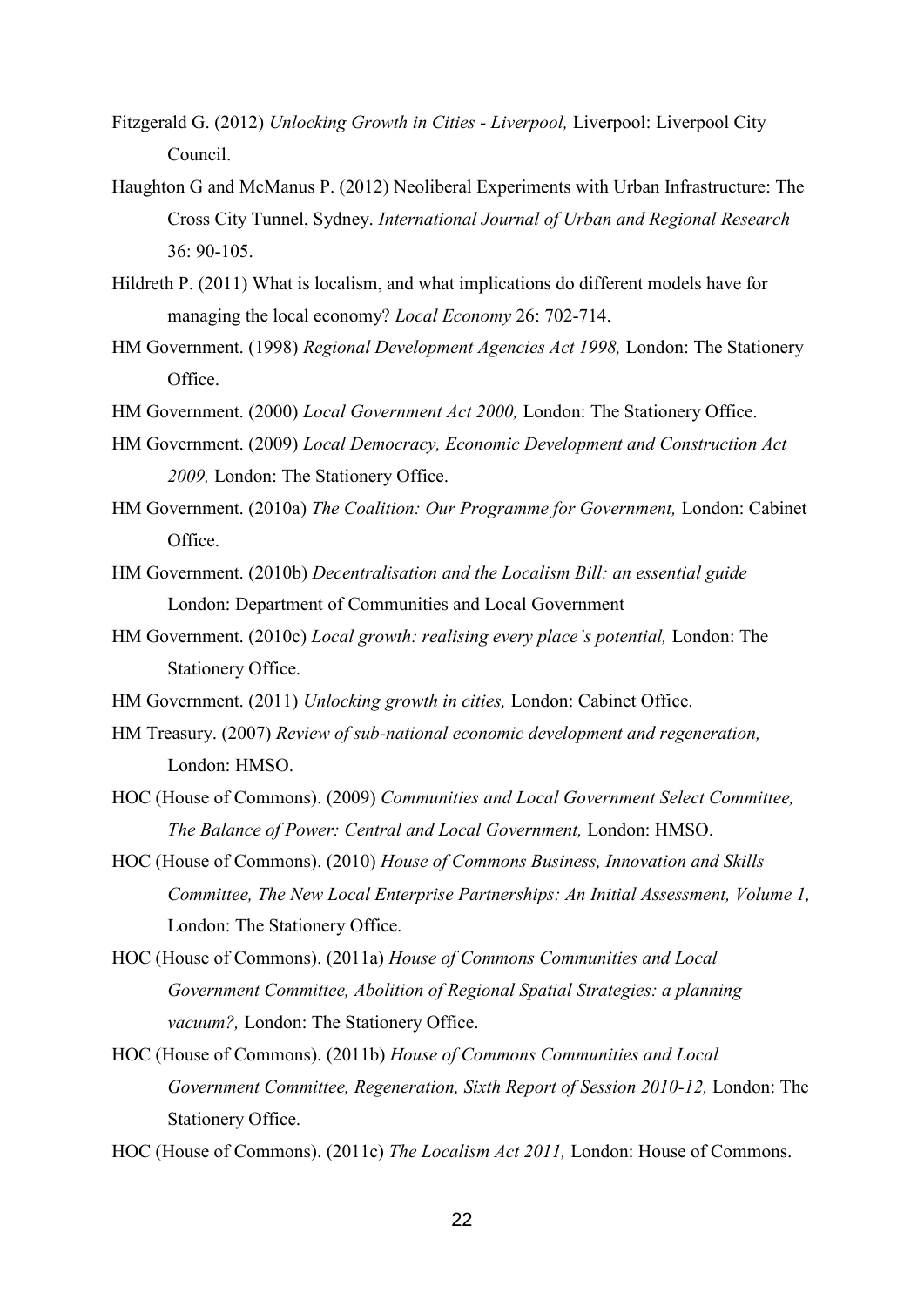- HOC (House of Commons). (2011d) *Localism Bill: Committee Stage Report Research Paper 11/32,* London: House of Commons.
- Hockey A and Morad M. (2011) Future imperfect? Insights from the challenging and changing context of planning. *Local Economy* 26: 225-226.
- Imrie R and Thomas H. (1999) British Urban Policy: An Evaluation of the Urban Development Corporations. Bristol: The Policy Press.
- Jones A. (2010) Here We Go Again: The Pathology of Compulsive Re-organisation. *Local Economy* 25: 373-378.
- Kyriacou AP and Roca-Sagalés O. (2012) The impact of EU structural funds on regional disparities within member states. *Environment and Planning C: Government and Policy* 30: 267-281.
- Liberal Democrats. (2011) *Local Government Finance Policy Consultation,* London: Liberal Democrats.
- Liddle J. (2012) Sustaining collaborative leadership in city-regions: An examination of local enterprise partnerships in England. In: Sotarauta M, Horlings I and Liddle J (eds) *Leadership and Change in Sustainable Regional Development* London: Routledge.
- Local and Regional Government Research Unit. (2005) *New Localism – Citizen Engagement, Neighbourhoods and Public Services: Evidence from Local Government,* London: Office of the Deputy Prime Minister.
- McCann E. (2011) Urban Policy Mobilities and Global Circuits of Knowledge: Toward a Research Agenda. *Annals of the Association of American Geographers* 101: 107-130.
- Morgan K. (2007) The Polycentric State: New Spaces of Empowerment and Engagement? *Regional Studies* 41: 1237-1251.
- Murat T and Morad M. (2008) Democratic Deficit, Decentralisation and the Quest for Sustainable Communities: A Case Study of Peckham Community Council. *Local Economy* 23: 136-151.
- National Audit Office. (2012) *Reorganising central government bodies. Report by the Comptroller and Auditor General HC 1703 Session 2010-2012,* London: National Audit Office.
- Pike A, Rodríguez-Pose A and Tomaney J. (2011) Handbook of Local and Regional Development. Oxon: Routledge.
- Pratchett L. (2004) Local Autonomy, Local Democracy and the 'New Localism'. *Political Studies* 52: 358-375.